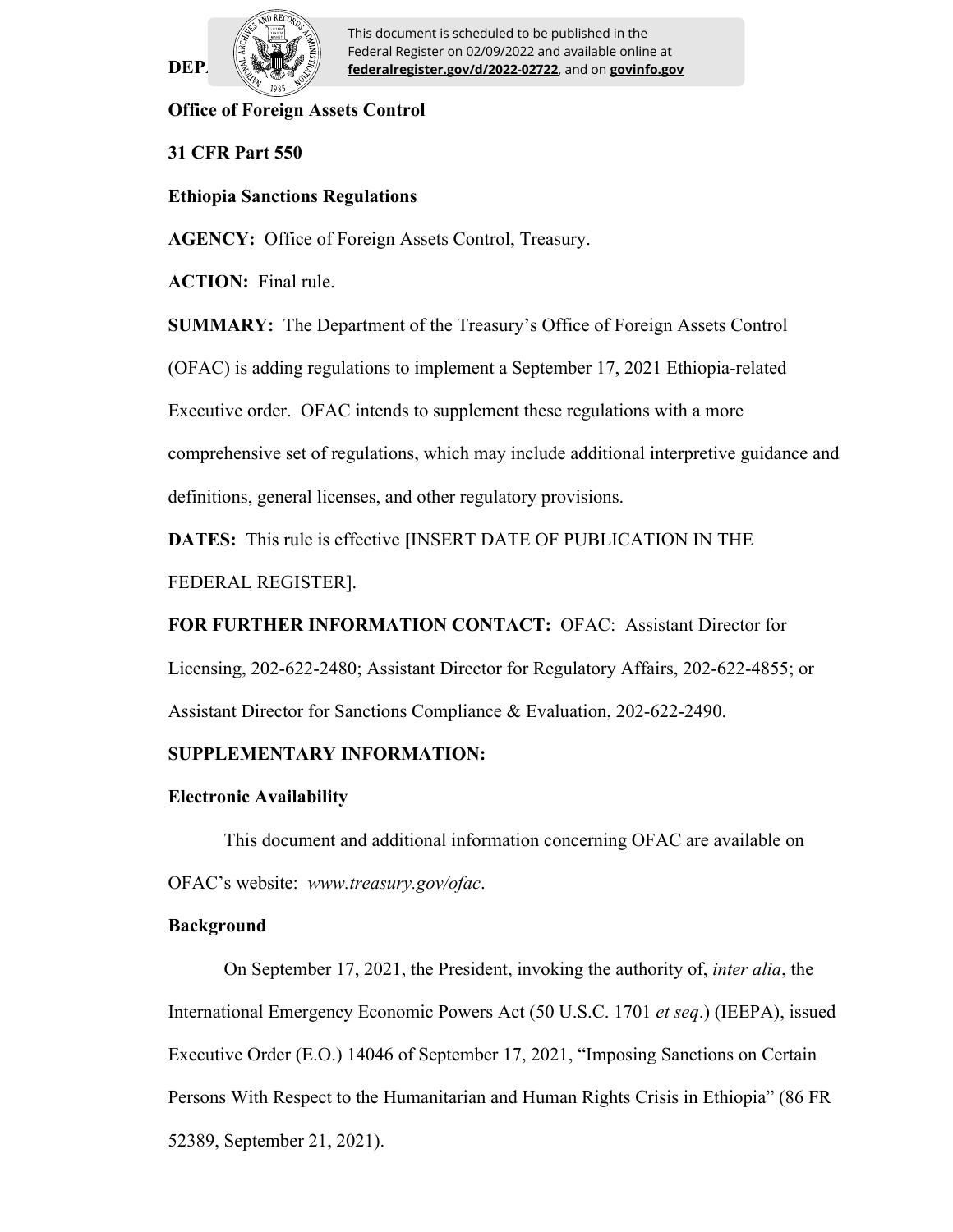In E.O. 14046, the President found that the situation in and in relation to northern Ethiopia, which has been marked by activities that threaten the peace, security, and stability of Ethiopia and the greater Horn of Africa region—in particular, widespread violence, atrocities, and serious human rights abuse, including those involving ethnicbased violence, rape and other forms of gender-based violence, and obstruction of humanitarian operations—constitutes an unusual and extraordinary threat to the national security and foreign policy of the United States and declared a national emergency to deal with that threat.

OFAC is issuing the Ethiopia Sanctions Regulations, 31 CFR part 550 (the "Regulations"), to implement E.O. 14046, pursuant to authorities delegated to the Secretary of the Treasury in E.O. 14046. A copy of E.O. 14046 appears in appendix A to this part.

Additionally, OFAC is incorporating three general licenses that were previously issued on OFAC's website into the Regulations. Sections 550.510 through 550.512 incorporate General Licenses 1, 2, and 3, which authorize, respectively: official business of certain international organizations and entities; certain transactions in support of nongovernmental organizations' activities; and transactions related to the exportation or reexportation of agricultural commodities, medicine, medical devices, replacement parts and components, or software updates. General Licenses 1, 2, and 3 were each issued on September 17, 2021 on OFAC's website, and each will be removed from OFAC's website upon publication of this rule.

The Regulations are being published in abbreviated form at this time for the purpose of providing immediate guidance to the public. OFAC intends to supplement this part 550 with a more comprehensive set of regulations, which may include additional interpretive guidance and definitions, general licenses, and other regulatory provisions.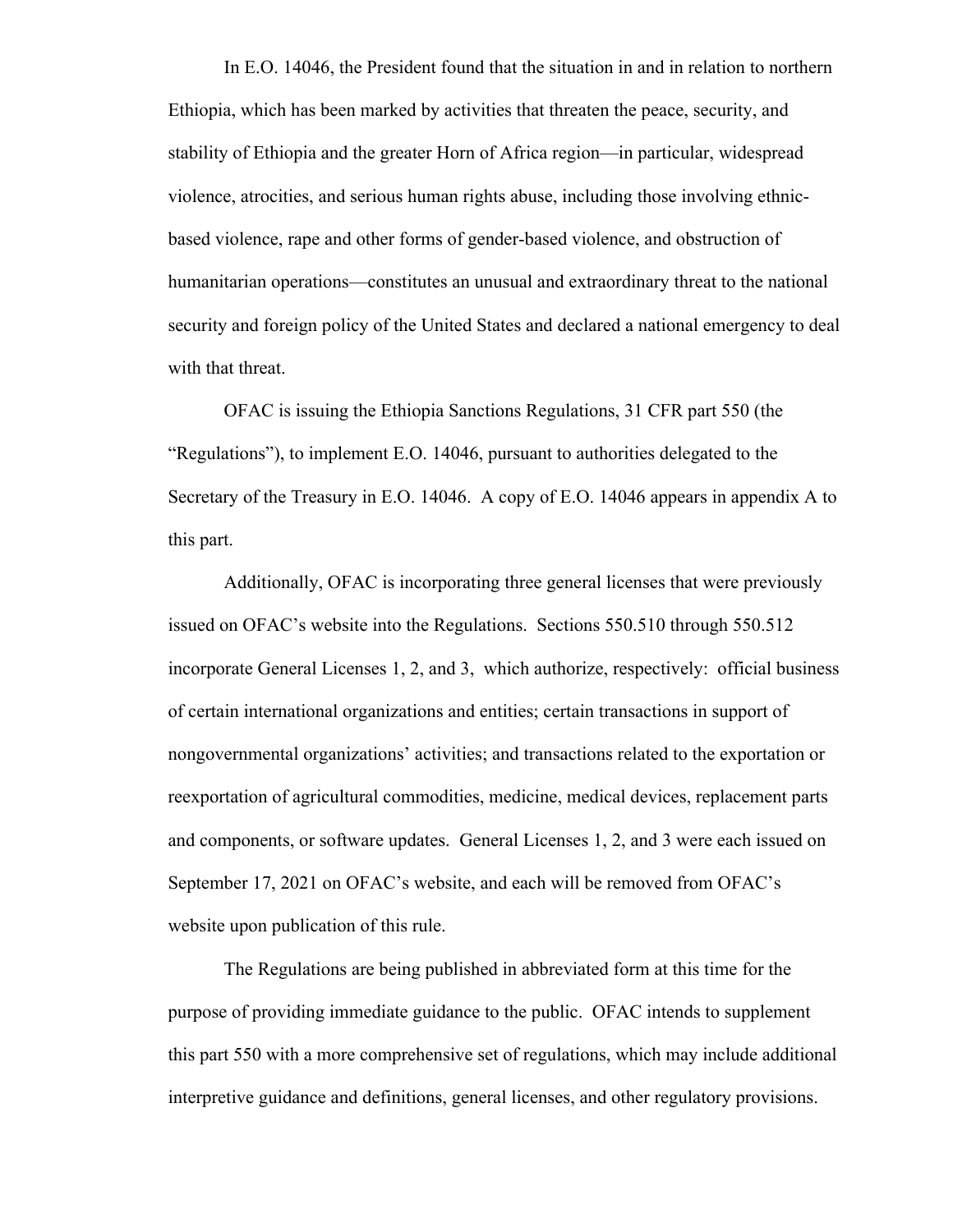The appendix to the Regulations will be removed when OFAC supplements this part with a more comprehensive set of regulations.

## **Public Participation**

Because the Regulations involve a foreign affairs function, the provisions of E.O. 12866 of September 30, 1993, "Regulatory Planning and Review" (58 FR 51735, October 4, 1993), and the Administrative Procedure Act (5 U.S.C. 553) requiring notice of proposed rulemaking, opportunity for public participation, and delay in effective date are inapplicable. Because no notice of proposed rulemaking is required for this rule, the Regulatory Flexibility Act (5 U.S.C. 601–612) does not apply.

#### **Paperwork Reduction Act**

The collections of information related to the Regulations are contained in 31 CFR part 501 (the "Reporting, Procedures and Penalties Regulations"). Pursuant to the Paperwork Reduction Act of 1995 (44 U.S.C. 3507), those collections of information have been approved by the Office of Management and Budget under control number 1505-0164. An agency may not conduct or sponsor, and a person is not required to respond to, a collection of information unless the collection of information displays a valid control number.

#### **List of Subjects in 31 CFR Part 550**

Administrative practice and procedure, Banks, banking, Blocking of assets, Eritrea, Ethiopia, Foreign trade, Penalties, Prohibitions on certain credit, investments, loans, purchases, or other transactions, Reporting and recordkeeping requirements, Sanctions, Services.

For the reasons set forth in the preamble, OFAC adds part 550 to 31 CFR chapter V to read as follows:

## **PART 550—ETHIOPIA SANCTIONS REGULATIONS**

#### **Subpart A—Relation of this Part to Other Laws and Regulations**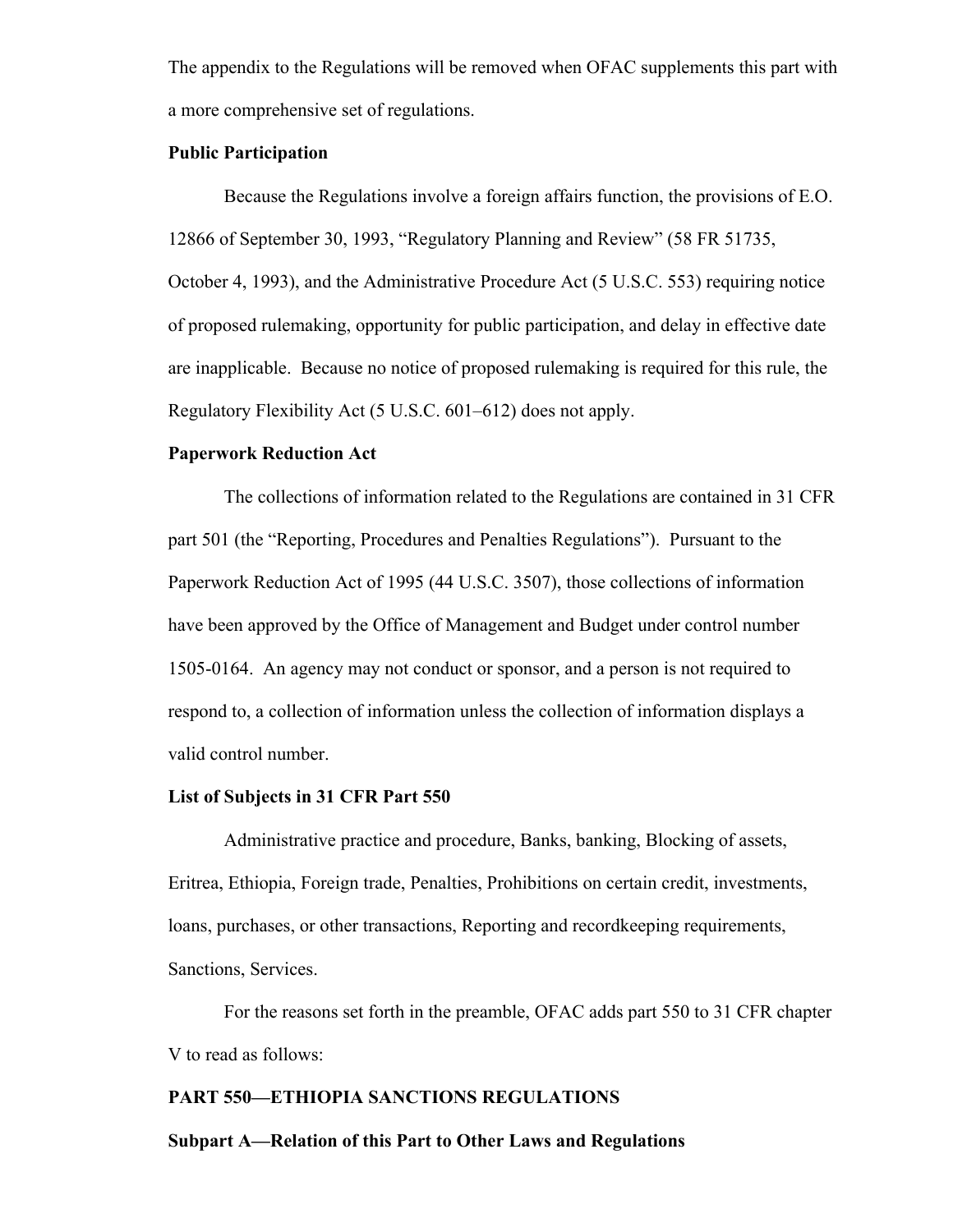Sec.

550.101 Relation of this part to other laws and regulations.

## **Subpart B—Prohibitions**

550.201 Prohibited transactions.

550.202 Effect of transfers violating the provisions of this part.

550.203 Holding of funds in interest-bearing accounts; investment and reinvestment.

550.204 Expenses of maintaining blocked tangible property; liquidation of blocked property.

550.205 Exempt transactions.

## **Subpart C—General Definitions**

550.300 Applicability of definitions. 550.301 Blocked account; blocked property. 550.302 Effective date. 550.303 Entity. 550.304 Financial, material, or technological support. 550.305 [Reserved] 550.306 Government of Eritrea 550.307 Government of Ethiopia 550.308 Interest. 550.309 Licenses; general and specific. 550.310 OFAC. 550.311 Person. 550.312 Property; property interest. 550.313 Sanctioned person. 550.314 Transfer. 550.315 United States. 550.316 United States person; U.S. person.

550.317 U.S. financial institution.

## **Subpart D—Interpretations**

550.401 [Reserved]

550.402 Effect of amendment.

550.403 Termination and acquisition of an interest in blocked property.

550.404 Transactions ordinarily incident to a licensed transaction.

550.405 Setoffs prohibited.

550.406 Status of entities owned by one or more persons whose property and interests in property are blocked.

## **Subpart E—Licenses, Authorizations, and Statements of Licensing Policy**

550.501 General and specific licensing procedures.

550.502 [Reserved]

550.503 Exclusion from licenses.

550.504 Payments and transfers to blocked accounts in U.S. financial institutions.

550.505 Entries in certain accounts for normal service charges.

550.506 Provision of certain legal services.

550.507 Payments for legal services from funds originating outside the United States.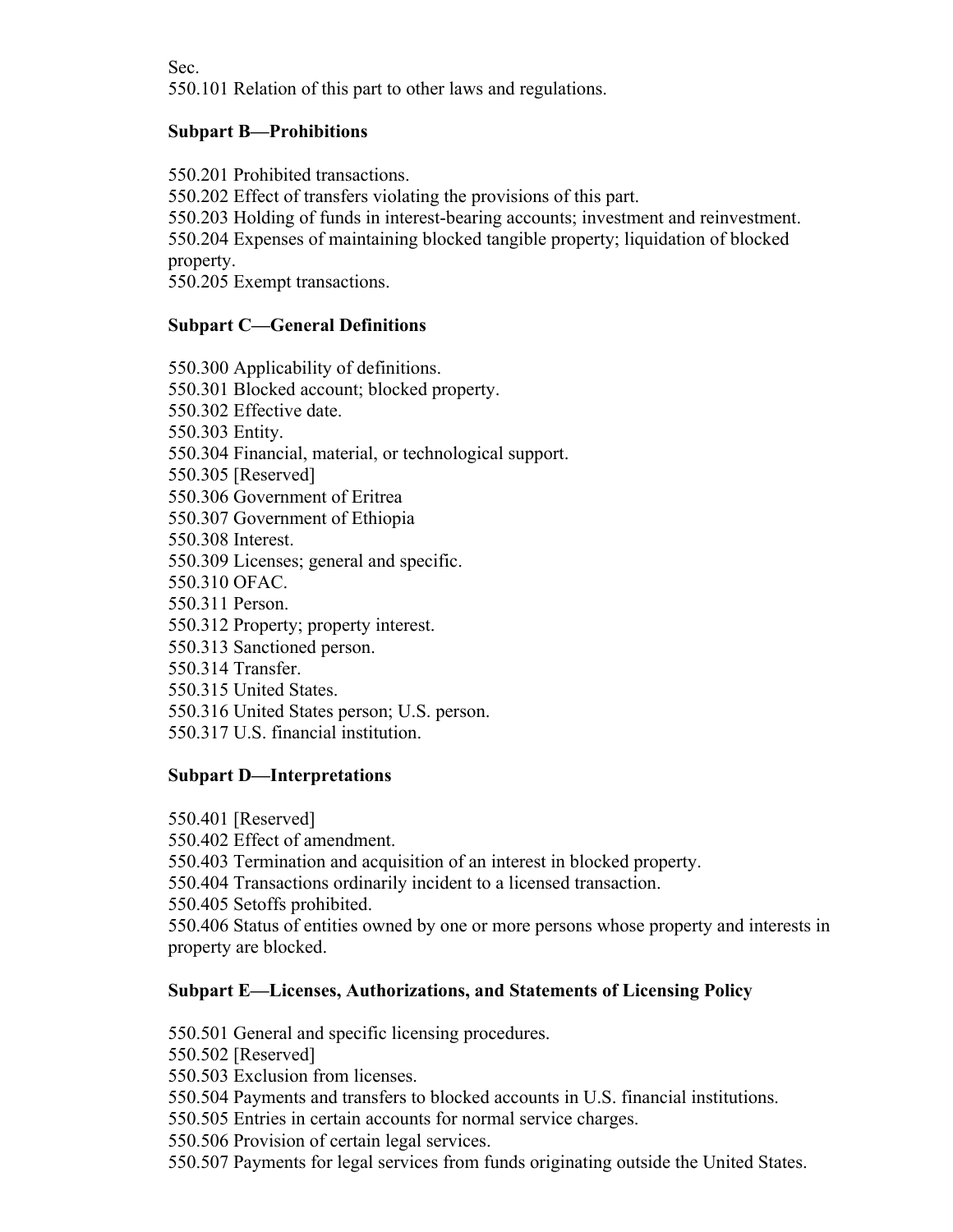550.508 Emergency medical services. 550.509 Official business of the United States Government. 550.510 Official business of certain international organizations and entities. 550.511 Certain transactions in support of nongovernmental organizations' activities. 550.512 Transactions related to the exportation or reexportation of agricultural commodities, medicine, medical devices, replacement parts and components, or software updates.

## **Subpart F—Reports**

550.601 Records and reports.

## **Subpart G—Penalties and Findings of Violation**

550.701 Penalties and Findings of Violation.

## **Subpart H—Procedures**

550.801 Procedures. 550.802 Delegation of certain authorities of the Secretary of the Treasury.

## **Subpart I—Paperwork Reduction Act**

550.901 Paperwork Reduction Act notice.

Appendix A to Part 550—Executive Order 14046 of September 17, 2021

**Authority:** 3 U.S.C. 301; 31 U.S.C. 321(b); 50 U.S.C. 1601–1651, 1701–1706;

Pub. L. 101-410, 104 Stat. 890, as amended (28 U.S.C. 2461 note); E.O. 14046, 86 FR

52389, September 21, 2021.

## **Subpart A—Relation of this Part to Other Laws and Regulations**

#### **§ 550.101 Relation of this part to other laws and regulations.**

This part is separate from, and independent of, the other parts of this chapter, with the exception of part 501, the recordkeeping and reporting requirements and license application and other procedures of which apply to this part. Actions taken pursuant to part 501 of this chapter with respect to the prohibitions contained in this part are considered actions taken pursuant to this part. Differing foreign policy and national security circumstances may result in differing interpretations of similar language among the parts of this chapter. No license or authorization contained in or issued pursuant to those other parts authorizes any transaction prohibited by this part. No license or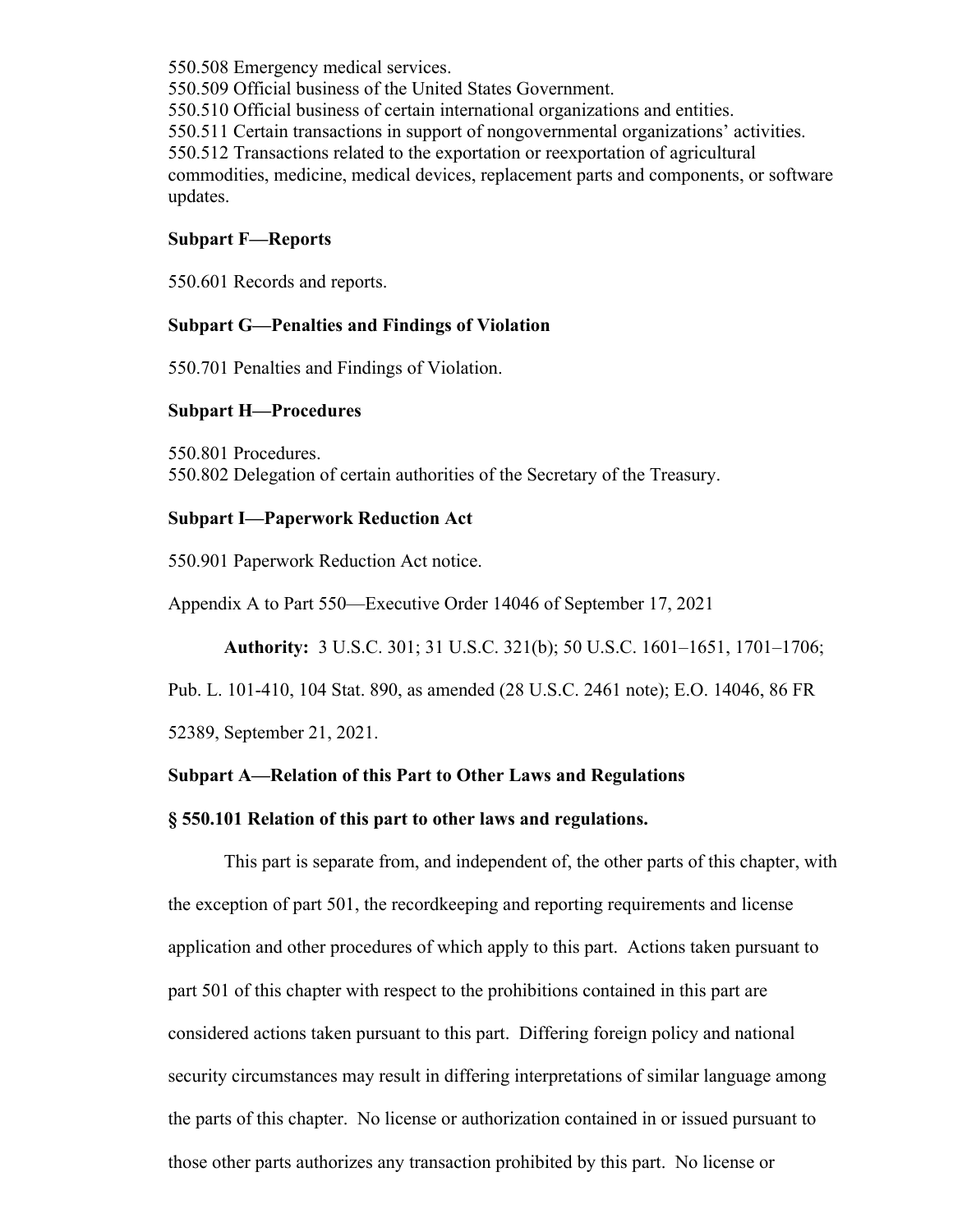authorization contained in or issued pursuant to any other provision of law or regulation authorizes any transaction prohibited by this part. No license or authorization contained in or issued pursuant to this part relieves the involved parties from complying with any other applicable laws or regulations.

**Note 1 to § 550.101.** This part has been published in abbreviated form for the purpose of providing immediate guidance to the public. OFAC intends to supplement this part with a more comprehensive set of regulations, which may include additional interpretive guidance and definitions, general licenses, and other regulatory provisions.

#### **Subpart B—Prohibitions**

#### **§ 550.201 Prohibited transactions.**

(a) All transactions prohibited pursuant to Executive Order (E.O.) 14046 of September 17, 2021 are prohibited pursuant to this part.

(b) All transactions prohibited pursuant to any further Executive orders issued pursuant to the national emergency declared in E.O. 14046 are prohibited pursuant to this part.

**Note 1 to § 550.201.** The names of persons whose property and interests in property are blocked pursuant to this section are published in the *Federal Register* and incorporated into OFAC's Specially Designated Nationals and Blocked Persons List (SDN List) using the following identifier formulation: "[ETHIOPIA-EO[E.O. number pursuant to which the person's property and interests in property are blocked]]." The SDN List is accessible through the following page on OFAC's website: *www.treasury.gov/sdn*. Additional information pertaining to the SDN List can be found in appendix A to this chapter. *See* § 550.406(a) concerning the status of property and interests in property of an entity that is directly or indirectly owned, whether individually or in the aggregate, by one or more persons whose property and interests in property are blocked pursuant to  $\S$  550.201(a).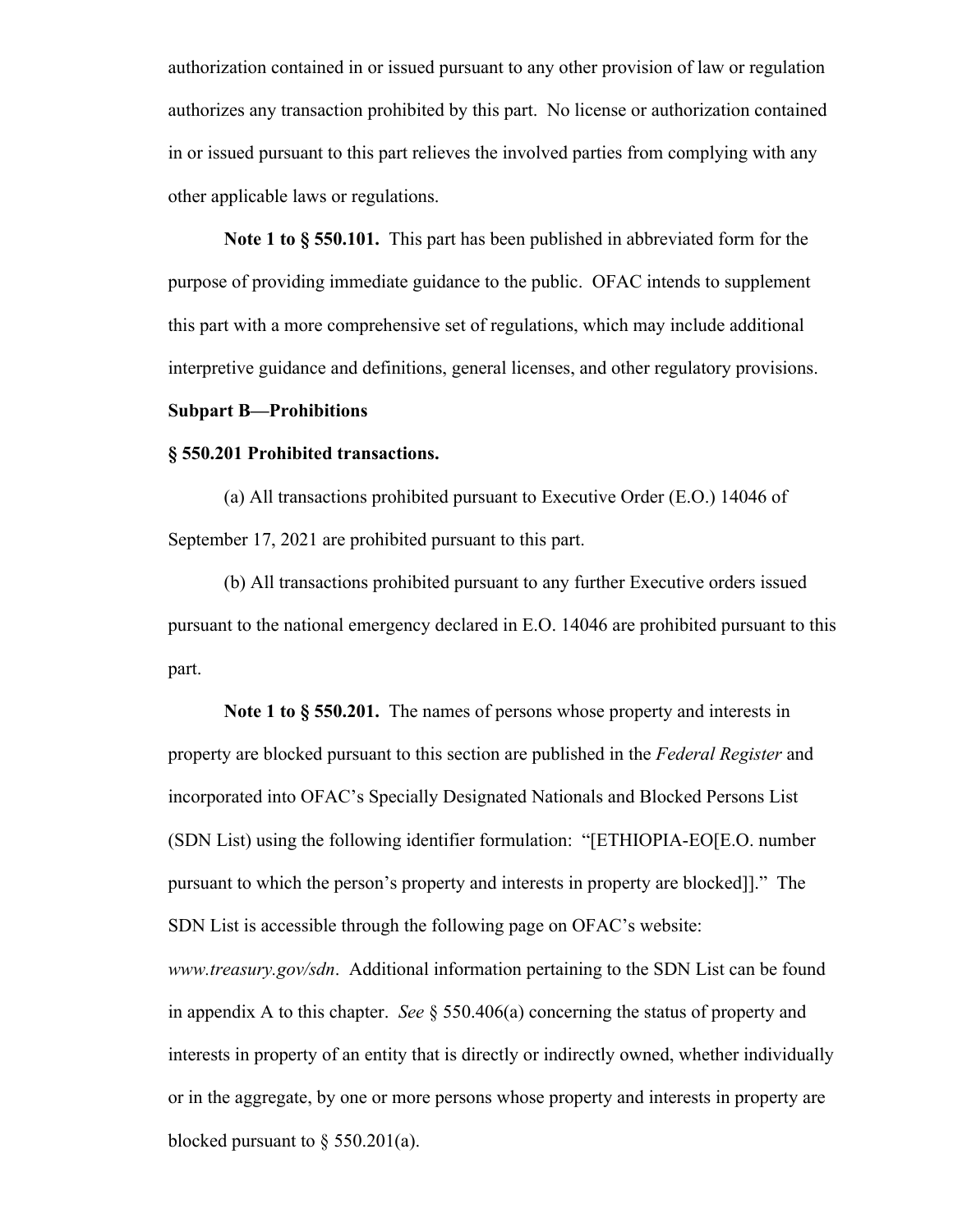**Note 2 to § 550.201.** The International Emergency Economic Powers Act (50 U.S.C. 1701–1706), in Section 203 (50 U.S.C. 1702), authorizes the blocking of property and interests in property of a person during the pendency of an investigation. The names of persons whose property and interests in property are blocked pending investigation pursuant to this section also are published in the *Federal Register* and incorporated into the SDN List using the following identifier formulation: "[BPI-ETHIOPIA-EO[E.O. number pursuant to which the person's property and interests in property are blocked pending investigation]]."

**Note 3 to § 550.201.** Sections 501.806 and 501.807 of this chapter describe the procedures to be followed by persons seeking, respectively, the unblocking of funds that they believe were blocked due to mistaken identity, or administrative reconsideration of their status as persons whose property and interests in property are blocked pursuant to this section.

**Note 4 to § 550.201**. The names of persons on whom non-blocking sanctions implemented by the Department of the Treasury are imposed pursuant to this section are incorporated into a data file containing OFAC's Consolidated Non-SDN data and are provided in a human readable format on OFAC's Non-SDN Menu-Based Sanctions List (NS-MBS List) on the following page on OFAC's website:

*www.treasury.gov/consolidated-sanctions-list-non-sdn-lists*. These listings are published in the *Federal Register* and include specific information on the non-blocking sanctions imposed on such persons. However, for any persons on whom blocking and nonblocking sanctions are imposed pursuant to this section, such persons' names are instead incorporated into OFAC's SDN List using the identifier "[ETHIOPIA-EO[E.O. number pursuant to which the person's property and interests in property are blocked]]."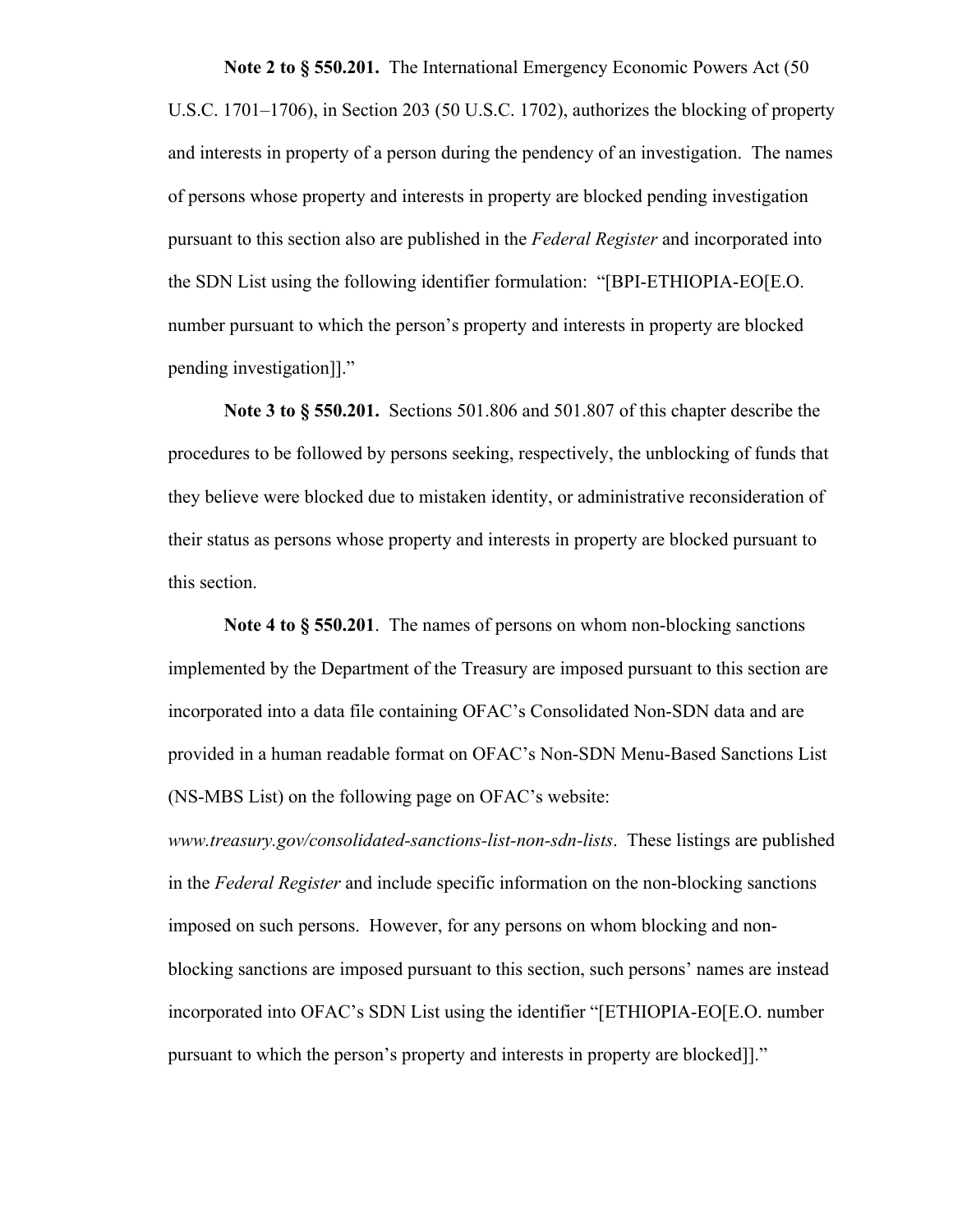**Note 5 to § 550.201.** Section 501.807 of this chapter describes the procedures to be followed by persons seeking administrative reconsideration of their inclusion on the NS-MBS List for the imposition of non-blocking sanctions pursuant to this section.

## **§ 550.202 Effect of transfers violating the provisions of this part.**

(a) Any transfer after the effective date that is in violation of any provision of this part or of any regulation, order, directive, ruling, instruction, or license issued pursuant to this part, and that involves any property or interest in property blocked pursuant to § 550.201, is null and void and shall not be the basis for the assertion or recognition of any interest in or right, remedy, power, or privilege with respect to such property or interest in property.

(b) No transfer before the effective date shall be the basis for the assertion or recognition of any right, remedy, power, or privilege with respect to, or any interest in, any property or interest in property blocked pursuant to  $\S$  550.201, unless the person who holds or maintains such property, prior to that date, had written notice of the transfer or by any written evidence had recognized such transfer.

(c) Unless otherwise provided, a license or other authorization issued by OFAC before, during, or after a transfer shall validate such transfer or make it enforceable to the same extent that it would be valid or enforceable but for the provisions of this part and any regulation, order, directive, ruling, instruction, or license issued pursuant to this part.

(d) Transfers of property that otherwise would be null and void or unenforceable by virtue of the provisions of this section shall not be deemed to be null and void or unenforceable as to any person with whom such property is or was held or maintained (and as to such person only) in cases in which such person is able to establish to the satisfaction of OFAC each of the following: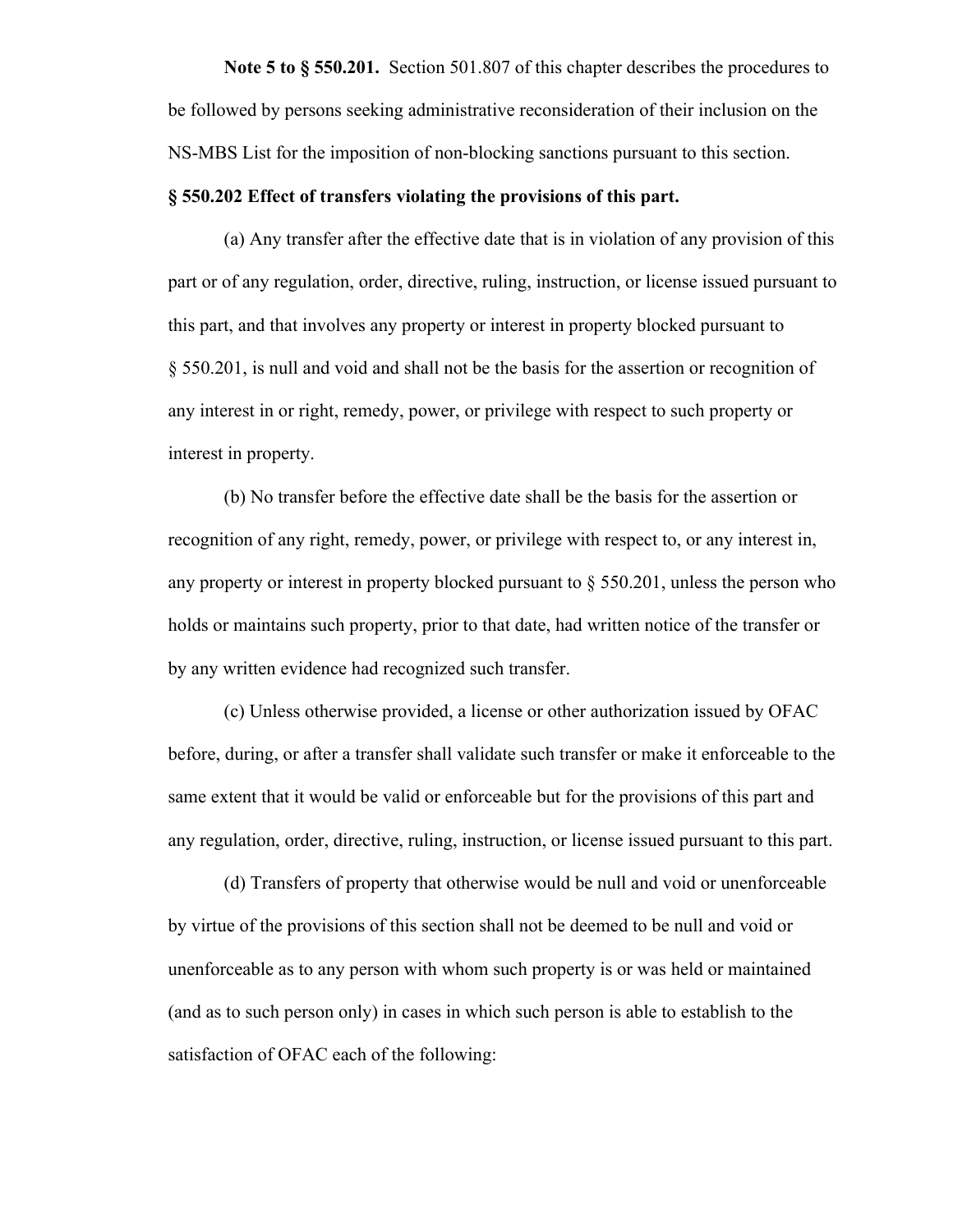(1) Such transfer did not represent a willful violation of the provisions of this part by the person with whom such property is or was held or maintained (and as to such person only);

(2) The person with whom such property is or was held or maintained did not have reasonable cause to know or suspect, in view of all the facts and circumstances known or available to such person, that such transfer required a license or authorization issued pursuant to this part and was not so licensed or authorized, or, if a license or authorization did purport to cover the transfer, that such license or authorization had been obtained by misrepresentation of a third party or withholding of material facts or was otherwise fraudulently obtained; and

(3) The person with whom such property is or was held or maintained filed with OFAC a report setting forth in full the circumstances relating to such transfer promptly upon discovery that:

(i) Such transfer was in violation of the provisions of this part or any regulation, ruling, instruction, license, or other directive or authorization issued pursuant to this part;

(ii) Such transfer was not licensed or authorized by OFAC; or

(iii) If a license did purport to cover the transfer, such license had been obtained by misrepresentation of a third party or withholding of material facts or was otherwise fraudulently obtained.

(e) The filing of a report in accordance with the provisions of paragraph (d)(3) of this section shall not be deemed evidence that the terms of paragraphs  $(d)(1)$  and  $(2)$  of this section have been satisfied.

(f) Unless licensed pursuant to this part, any attachment, judgment, decree, lien, execution, garnishment, or other judicial process is null and void with respect to any property or interest in property blocked pursuant to § 550.201.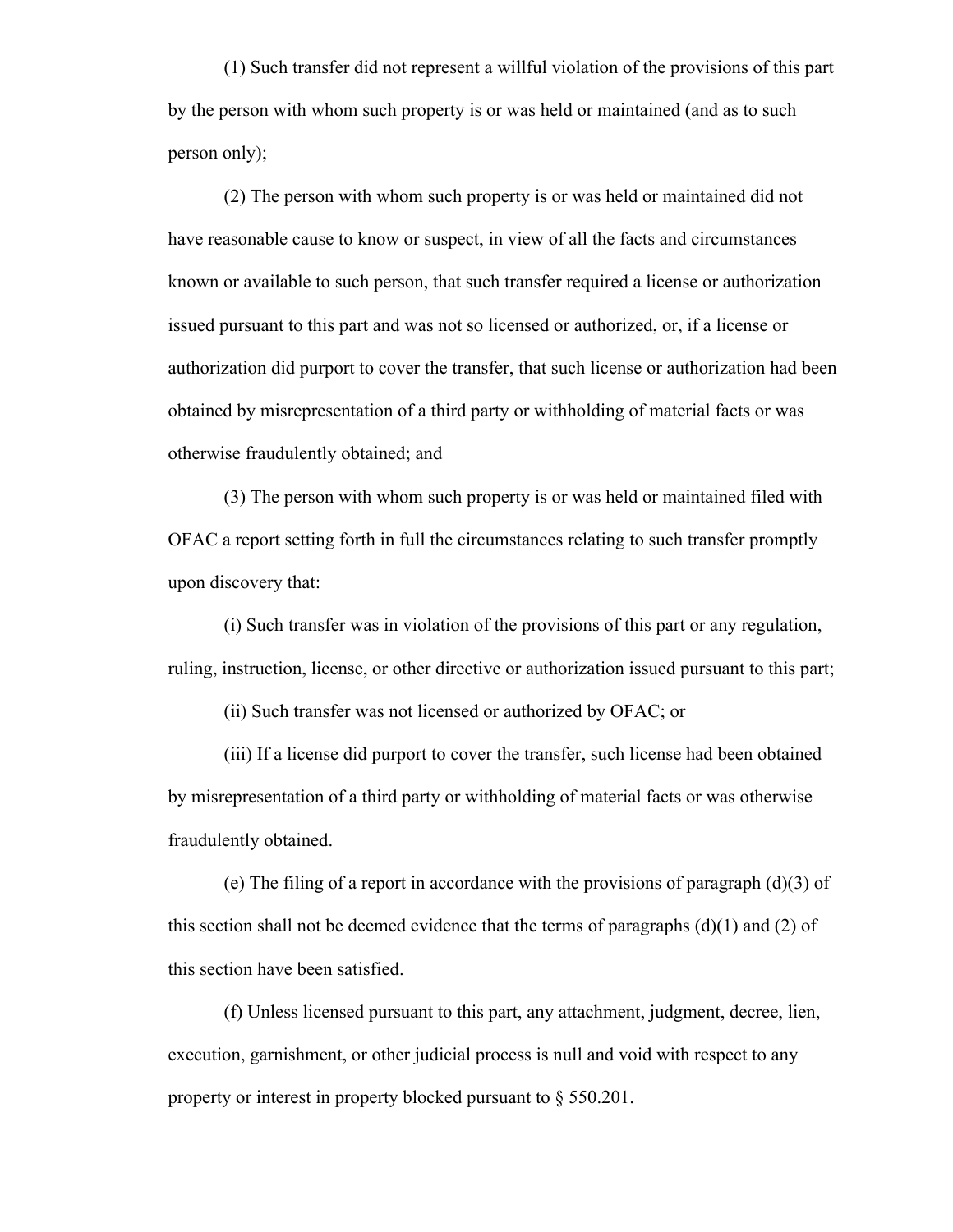# **§ 550.203 Holding of funds in interest-bearing accounts; investment and reinvestment.**

(a) Except as provided in paragraph (e) or (f) of this section, or as otherwise directed or authorized by OFAC, any U.S. person holding funds, such as currency, bank deposits, or liquidated financial obligations, blocked pursuant to § 550.201 shall hold or place such funds in a blocked interest-bearing account located in the United States.

(b)(1) For the purposes of this section, the term *blocked interest-bearing account* means a blocked account:

(i) In a federally insured U.S. bank, thrift institution, or credit union, provided the funds are earning interest at rates that are commercially reasonable; or

(ii) With a broker or dealer registered with the Securities and Exchange Commission under the Securities Exchange Act of 1934 (15 U.S.C. 78a *et seq*.), provided the funds are invested in a money market fund or in U.S. Treasury bills.

(2) Funds held or placed in a blocked account pursuant to paragraph (a) of this section may not be invested in instruments the maturity of which exceeds 180 days.

(c) For the purposes of this section, a rate is commercially reasonable if it is the rate currently offered to other depositors on deposits or instruments of comparable size and maturity.

(d) For the purposes of this section, if interest is credited to a separate blocked account or subaccount, the name of the account party on each account must be the same.

(e) Blocked funds held in instruments the maturity of which exceeds 180 days at the time the funds become blocked pursuant to § 550.201 may continue to be held until maturity in the original instrument, provided any interest, earnings, or other proceeds derived therefrom are paid into a blocked interest-bearing account in accordance with paragraph (a) or (f) of this section.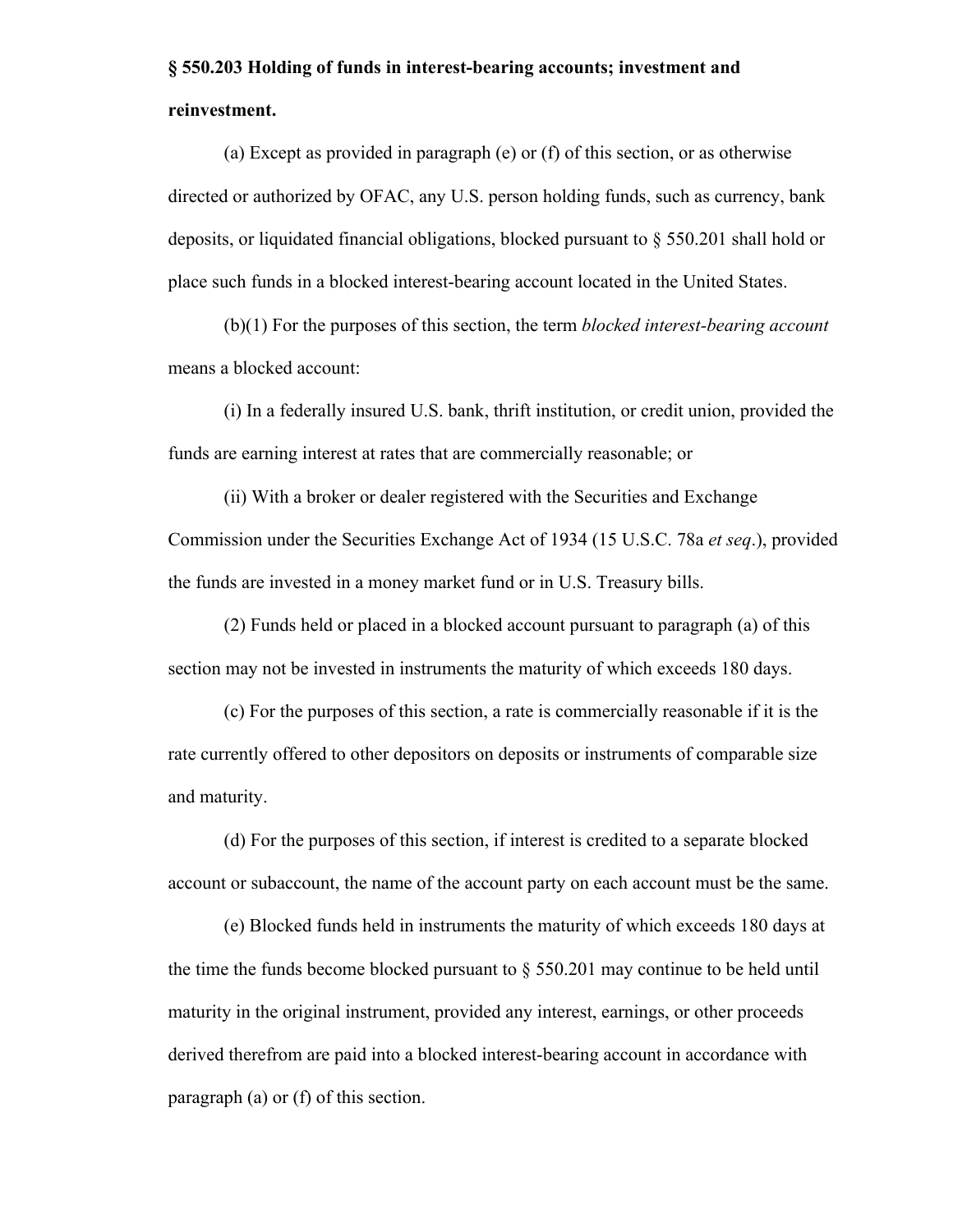(f) Blocked funds held in accounts or instruments outside the United States at the time the funds become blocked pursuant to  $\S 550.201$  may continue to be held in the same type of accounts or instruments, provided the funds earn interest at rates that are commercially reasonable.

(g) This section does not create an affirmative obligation for the holder of blocked tangible property, such as real or personal property, or of other blocked property, such as debt or equity securities, to sell or liquidate such property. However, OFAC may issue licenses permitting or directing such sales or liquidation in appropriate cases.

(h) Funds blocked pursuant to § 550.201 may not be held, invested, or reinvested in a manner that provides financial or economic benefit or access to any person whose property and interests in property are blocked pursuant to  $\S$  550.201, nor may their holder cooperate in or facilitate the pledging or other attempted use as collateral of blocked funds or other assets.

**§ 550.204 Expenses of maintaining blocked tangible property; liquidation of blocked property.**

(a) Except as otherwise authorized, and notwithstanding the existence of any rights or obligations conferred or imposed by any international agreement or contract entered into or any license or permit granted prior to the effective date, all expenses incident to the maintenance of tangible property blocked pursuant to § 550.201 shall be the responsibility of the owners or operators of such property, which expenses shall not be met from blocked funds.

(b) Property blocked pursuant to § 550.201 may, in the discretion of OFAC, be sold or liquidated and the net proceeds placed in a blocked interest-bearing account in the name of the owner of the property.

## **§ 550.205 Exempt transactions.**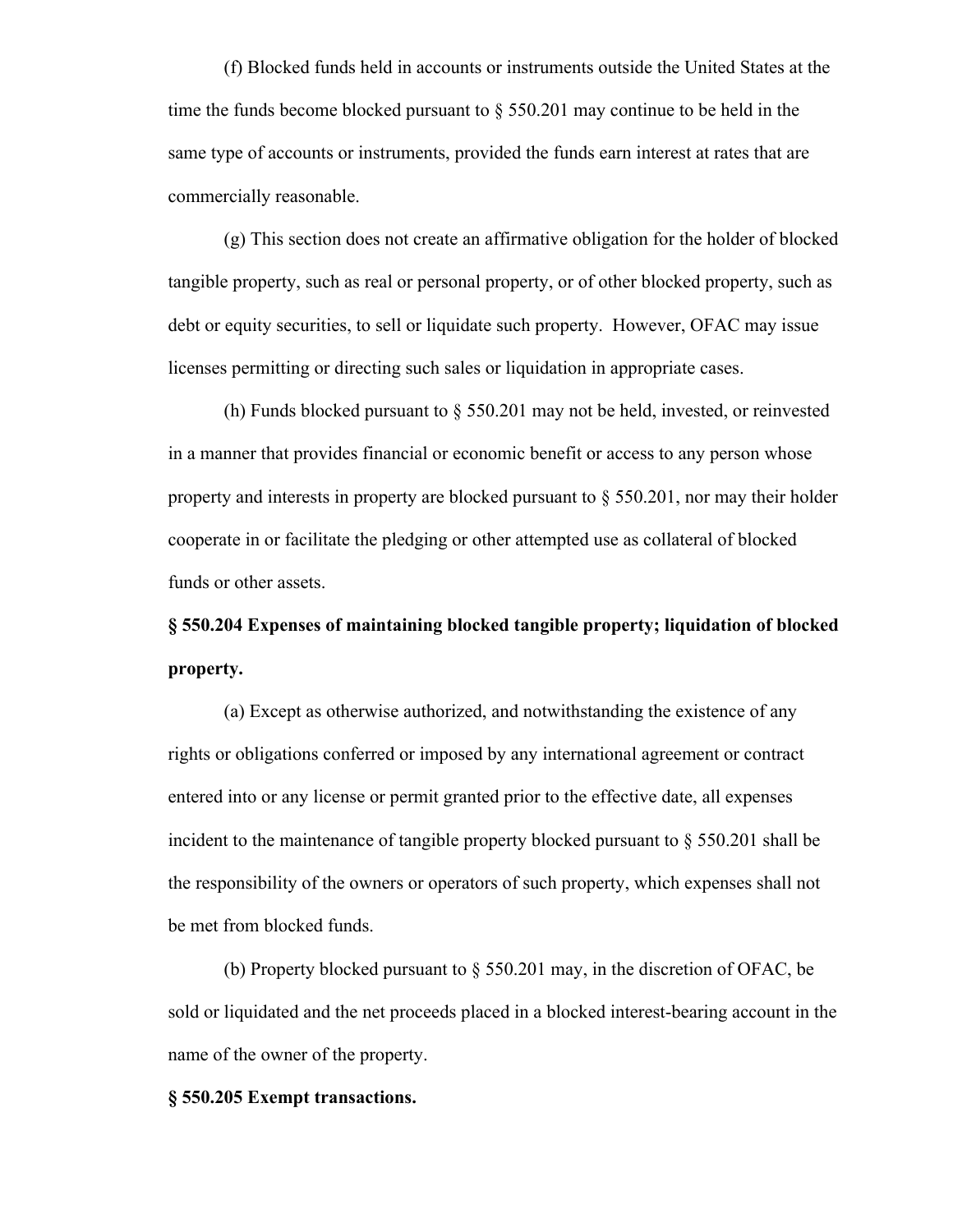(a) *Personal communications*. The prohibitions contained in this part do not apply to any postal, telegraphic, telephonic, or other personal communication that does not involve the transfer of anything of value.

(b) *Official business*. The prohibitions contained in § 550.201(a) do not apply to any transactions for the conduct of the official business of the United States Government by employees, grantees, or contractors thereof.

## **Subpart C—General Definitions**

## **§ 550.300 Applicability of definitions.**

The definitions in this subpart apply throughout the entire part.

#### **§ 550.301 Blocked account; blocked property.**

The terms *blocked account* and *blocked property* mean any account or property subject to the prohibitions in § 550.201 held in the name of a person whose property and interests in property are blocked pursuant to § 550.201, or in which such person has an interest, and with respect to which payments, transfers, exportations, withdrawals, or other dealings may not be made or effected except pursuant to a license or other authorization from OFAC expressly authorizing such action.

**Note 1 to § 550.301.** *See* § 550.406 concerning the status of property and interests in property of an entity that is directly or indirectly owned, whether individually or in the aggregate, by one or more persons whose property and interests in property are blocked pursuant to § 550.201.

## **§ 550.302 Effective date.**

(a) The term *effective date* refers to the effective date of the applicable prohibitions and directives contained in this part, and with respect to a person whose property and interests in property are blocked pursuant to § 550.201 or on whom other sanctions are imposed, the earlier of the date of actual or constructive notice that such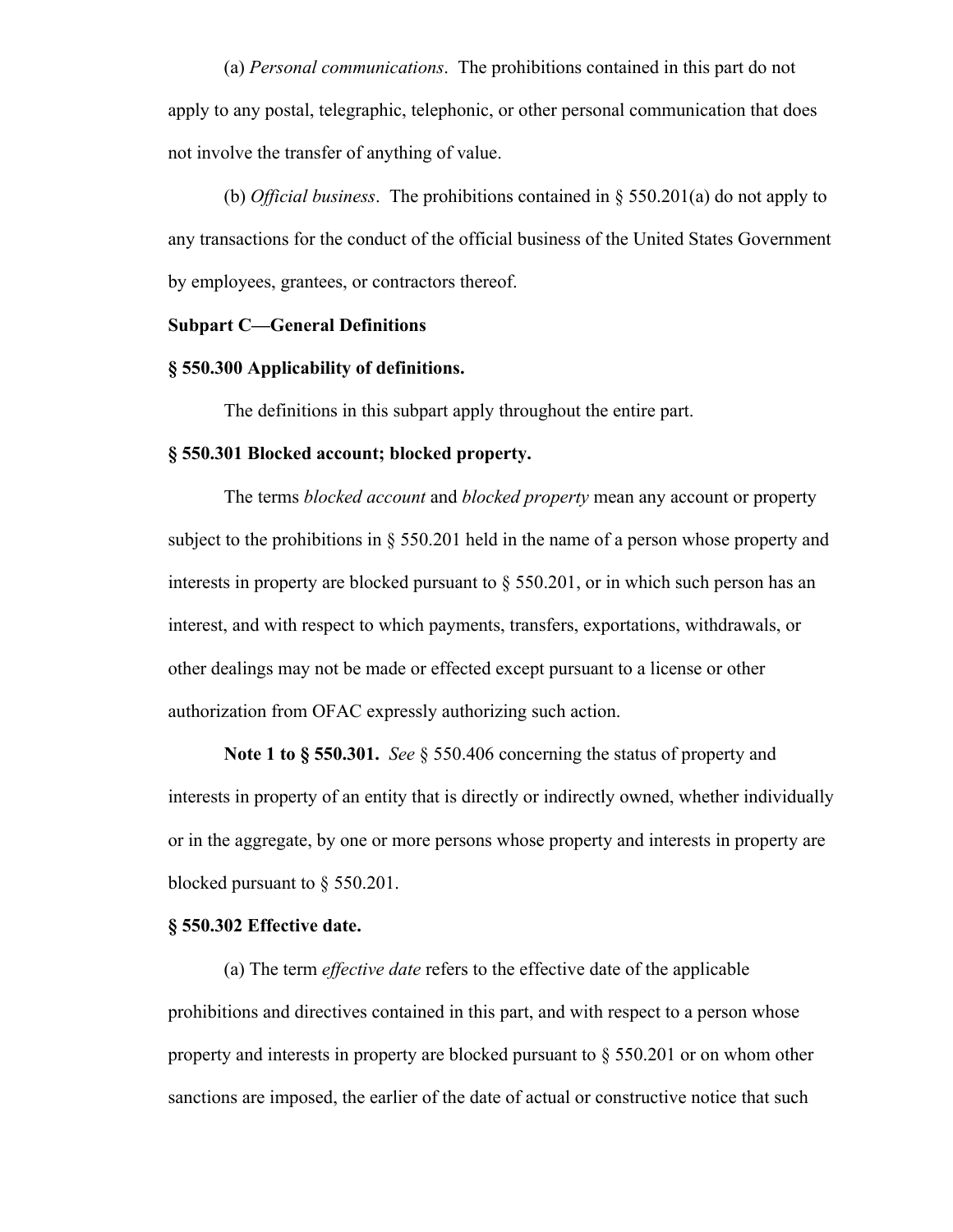person's property and interests in property are blocked or that other sanctions are imposed on such person.

(b) For the purposes of this section, c*onstructive notice* is the date that a notice of the blocking of the relevant person's property and interests in property or imposition of other sanctions is published in the *Federal Register*.

## **§ 550.303 Entity.**

The term *entity* means a partnership, association, trust, joint venture, corporation, group, subgroup, or other organization.

#### **§ 550.304 Financial, material, or technological support.**

The term *financial, material, or technological support* means any property, tangible or intangible, including currency, financial instruments, securities, or any other transmission of value; weapons or related materiel; chemical or biological agents; explosives; false documentation or identification; communications equipment; computers; electronic or other devices or equipment; technologies; lodging; safe houses; facilities; vehicles or other means of transportation; or goods. "Technologies" as used in this section means specific information necessary for the development, production, or use of a product, including related technical data such as blueprints, plans, diagrams, models, formulae, tables, engineering designs and specifications, manuals, or other recorded instructions.

#### **§ 550.305 [Reserved]**

#### **§ 550.306 Government of Eritrea.**

The term *Government of Eritrea* means the Government of Eritrea, any political subdivision, agency, or instrumentality thereof, including the Bank of Eritrea, and any person owned, controlled, or directed by, or acting for or on behalf of, the Government of Eritrea.

#### **§ 550.307 Government of Ethiopia.**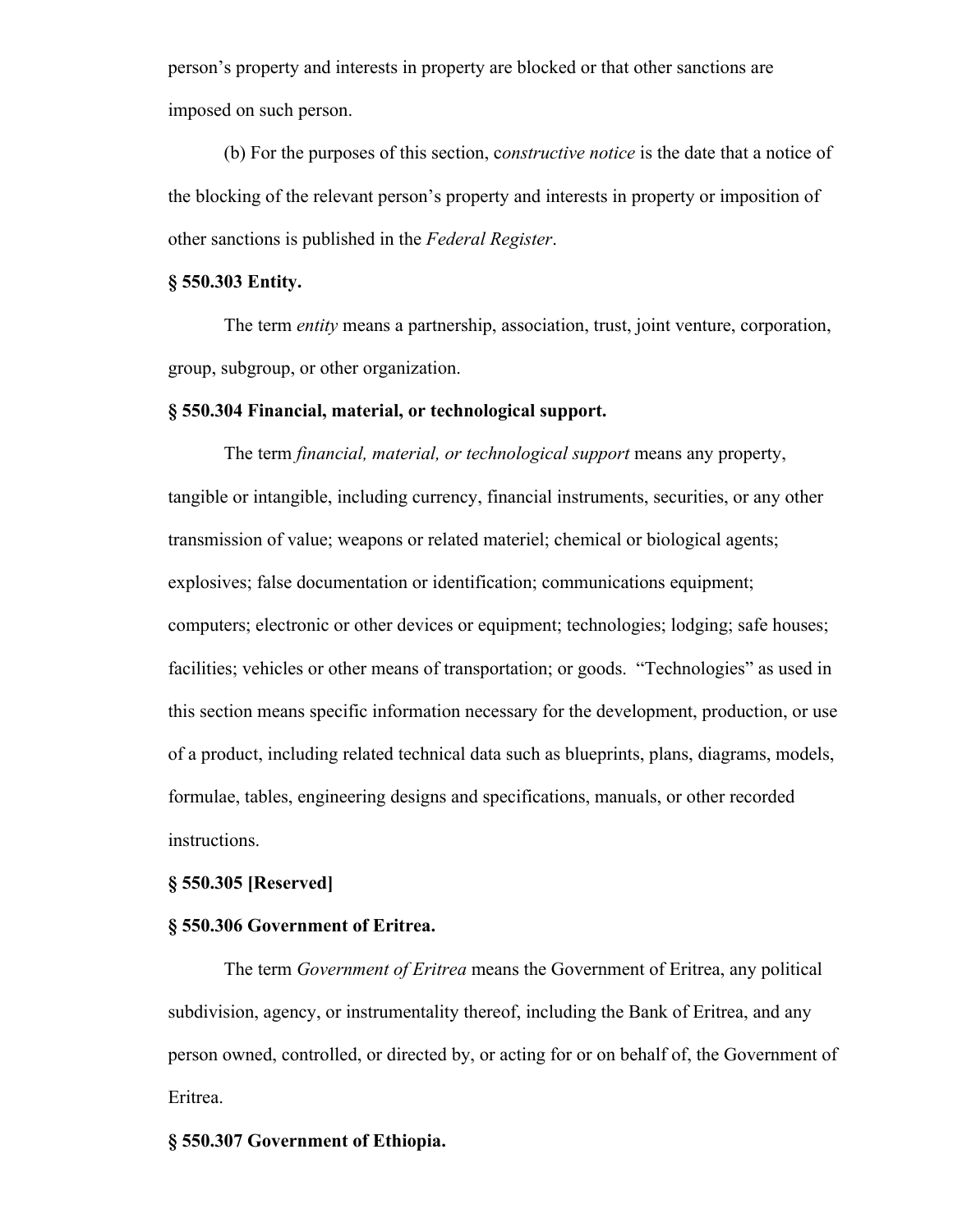The term *Government of Ethiopia* means the Government of Ethiopia, any political subdivision, agency, or instrumentality thereof, including the National Bank of Ethiopia, and any person owned, controlled, or directed by, or acting for or on behalf of, the Government of Ethiopia.

### **§ 550.308 Interest.**

Except as otherwise provided in this part, the term *interest*, when used with respect to property (*e.g.*, "an interest in property"), means an interest of any nature whatsoever, direct or indirect.

### **§ 550.309 Licenses; general and specific.**

(a) Except as otherwise provided in this part, the term *license* means any license or authorization contained in or issued pursuant to this part.

(b) The term *general license* means any license or authorization the terms of which are set forth in subpart E of this part or made available on OFAC's website: *www.treasury.gov/ofac*.

(c) The term *specific license* means any license or authorization issued pursuant to this part but not set forth in subpart E of this part or made available on OFAC's website: *www.treasury.gov/ofac*.

**Note 1 to § 550.309.** *See* § 501.801 of this chapter on licensing procedures.

## **§ 550.310 OFAC.**

The term *OFAC* means the Department of the Treasury's Office of Foreign Assets Control.

#### **§ 550.311 Person.**

The term *person* means an individual or entity.

#### **§ 550.312 Property; property interest.**

The terms *property* and *property interest* include money, checks, drafts, bullion, bank deposits, savings accounts, debts, indebtedness, obligations, notes, guarantees,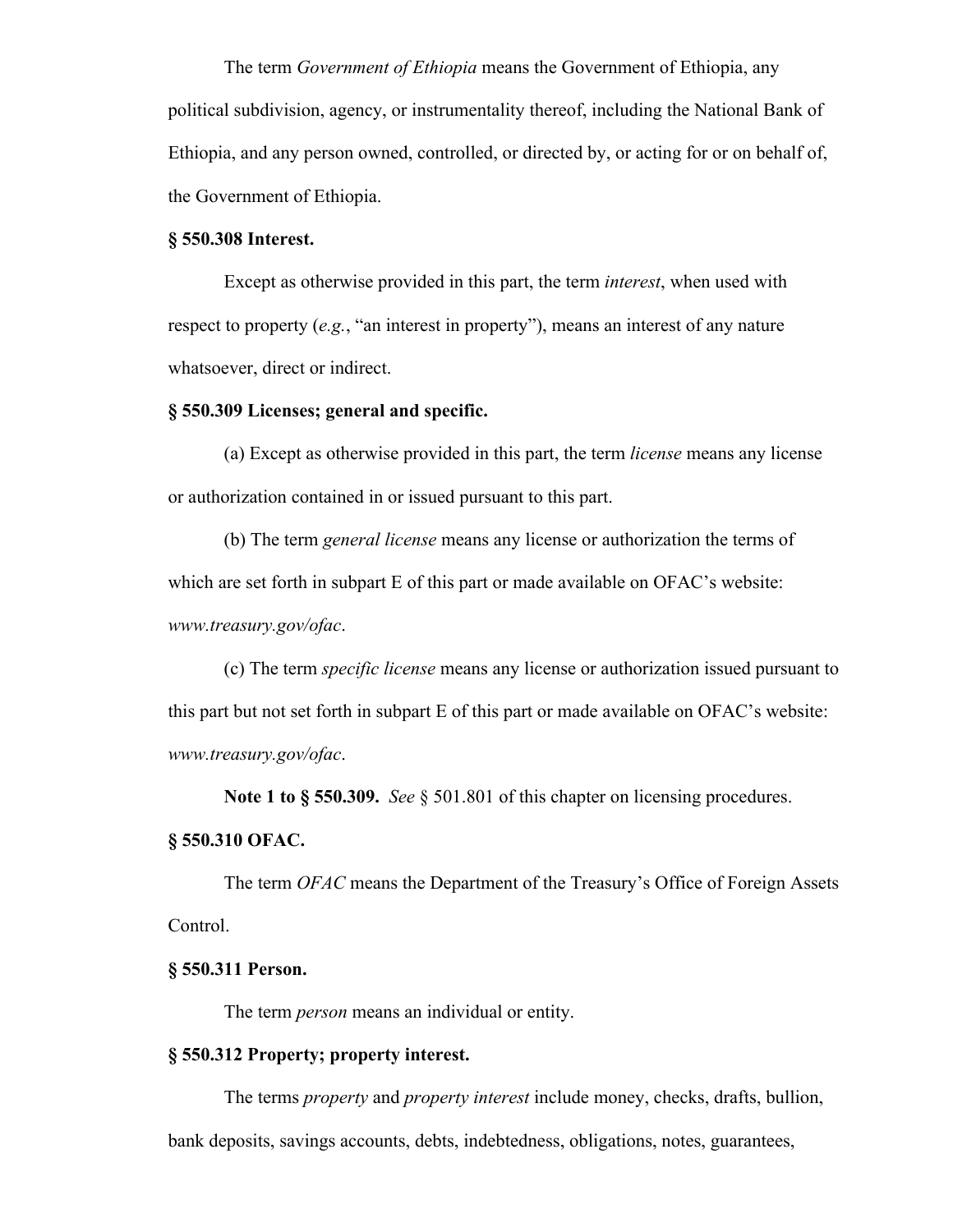debentures, stocks, bonds, coupons, any other financial instruments, bankers acceptances, mortgages, pledges, liens or other rights in the nature of security, warehouse receipts, bills of lading, trust receipts, bills of sale, any other evidences of title, ownership, or indebtedness, letters of credit and any documents relating to any rights or obligations thereunder, powers of attorney, goods, wares, merchandise, chattels, stocks on hand, ships, goods on ships, real estate mortgages, deeds of trust, vendors' sales agreements, land contracts, leaseholds, ground rents, real estate and any other interest therein, options, negotiable instruments, trade acceptances, royalties, book accounts, accounts payable, judgments, patents, trademarks or copyrights, insurance policies, safe deposit boxes and their contents, annuities, pooling agreements, services of any nature whatsoever, contracts of any nature whatsoever, and any other property, real, personal, or mixed, tangible or intangible, or interest or interests therein, present, future, or contingent.

## **§ 550.313 Sanctioned person.**

The term *sanctioned person* means a foreign person that the Secretary of the Treasury, in consultation with the Secretary of State, has determined meets any of the criteria described in section 1 of E.O. 14046 and has selected, in consultation with the Secretary of State, one or more of the sanctions set forth in section 2(a) of E.O. 14046 to impose on that foreign person.

## **§ 550.314 Transfer.**

The term *transfer* means any actual or purported act or transaction, whether or not evidenced by writing, and whether or not done or performed within the United States, the purpose, intent, or effect of which is to create, surrender, release, convey, transfer, or alter, directly or indirectly, any right, remedy, power, privilege, or interest with respect to any property. Without limitation on the foregoing, it shall include the making, execution, or delivery of any assignment, power, conveyance, check, declaration, deed, deed of trust, power of attorney, power of appointment, bill of sale, mortgage, receipt, agreement,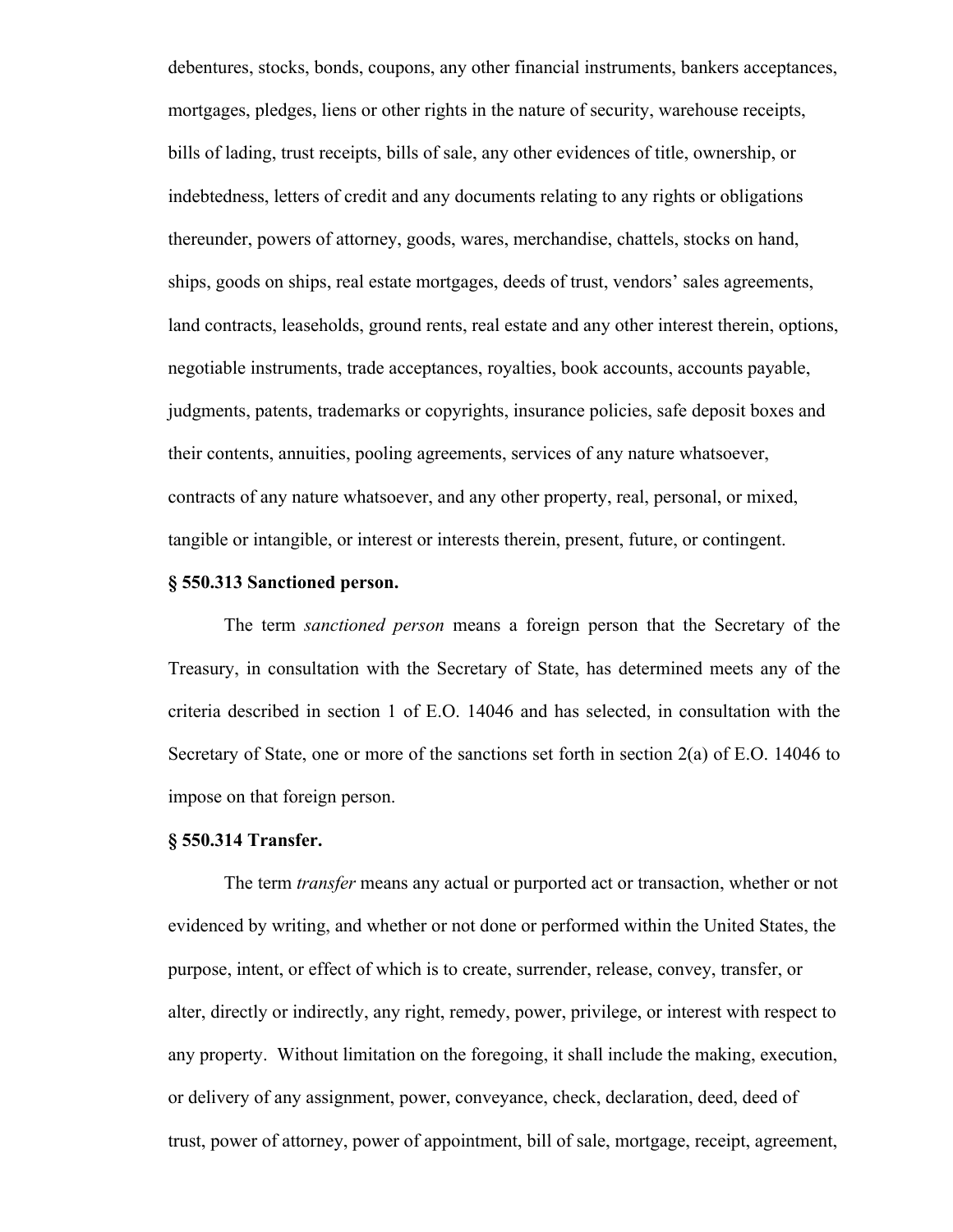contract, certificate, gift, sale, affidavit, or statement; the making of any payment; the setting off of any obligation or credit; the appointment of any agent, trustee, or fiduciary; the creation or transfer of any lien; the issuance, docketing, filing, or levy of or under any judgment, decree, attachment, injunction, execution, or other judicial or administrative process or order, or the service of any garnishment; the acquisition of any interest of any nature whatsoever by reason of a judgment or decree of any foreign country; the fulfillment of any condition; the exercise of any power of appointment, power of attorney, or other power; or the acquisition, disposition, transportation, importation, exportation, or withdrawal of any security.

## **§ 550.315 United States.**

The term *United States* means the United States, its territories and possessions, and all areas under the jurisdiction or authority thereof.

## **§ 550.316 United States person; U.S. person.**

The term *United States person* or *U.S. person* means any United States citizen, lawful permanent resident, entity organized under the laws of the United States or any jurisdiction within the United States (including foreign branches), or any person in the United States.

## **§ 550.317 U.S. financial institution.**

The term *U.S. financial institution* means any U.S. entity (including its foreign branches) that is engaged in the business of accepting deposits, making, granting, transferring, holding, or brokering loans or credits, or purchasing or selling foreign exchange, securities, futures or options, or procuring purchasers and sellers thereof, as principal or agent. It includes depository institutions, banks, savings banks, money services businesses, trust companies, insurance companies, securities brokers and dealers, futures and options brokers and dealers, forward contract and foreign exchange merchants, securities and commodities exchanges, clearing corporations, investment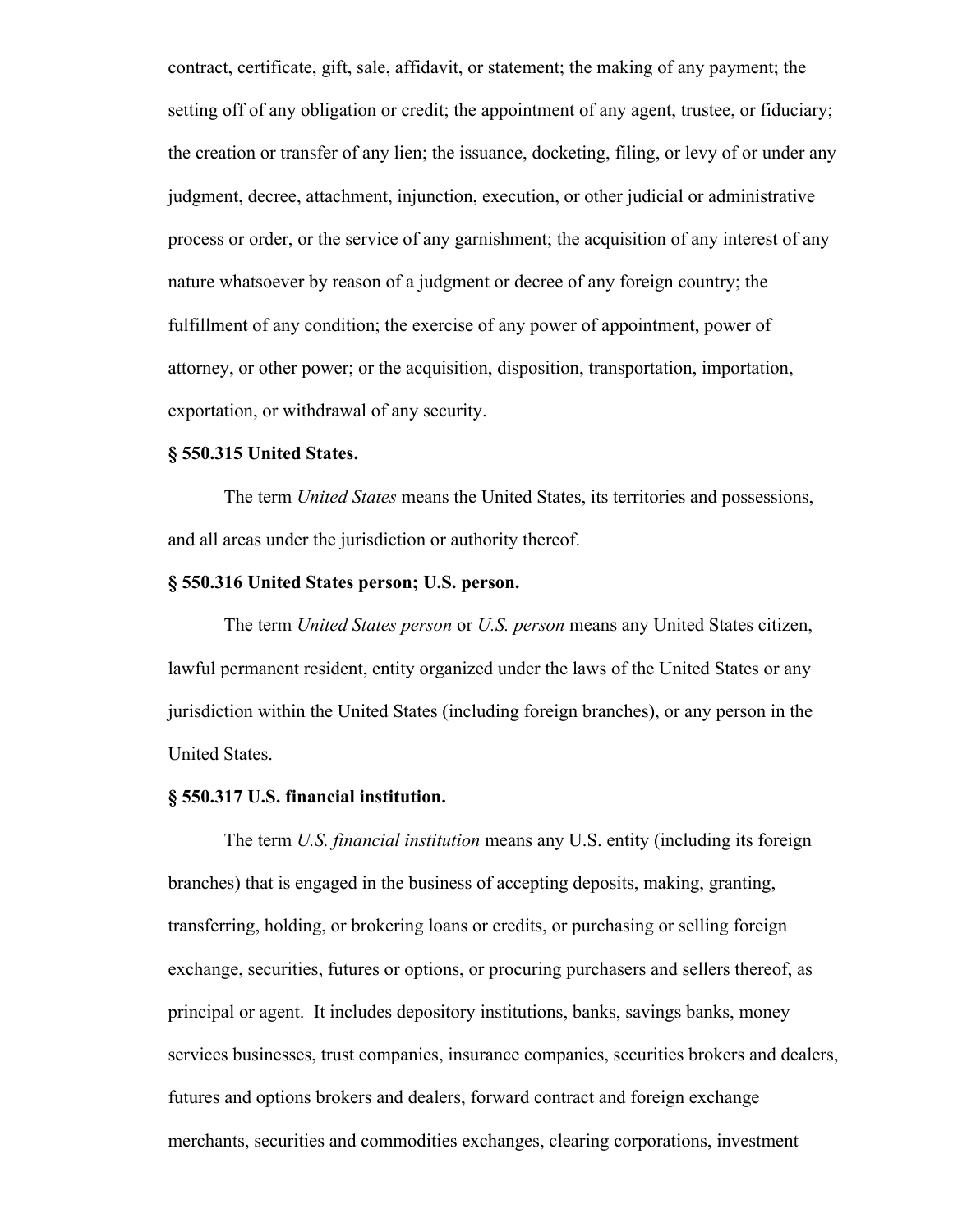companies, employee benefit plans, dealers in precious metals, stones, or jewels, and U.S. holding companies, U.S. affiliates, or U.S. subsidiaries of any of the foregoing. This term includes those branches, offices, and agencies of foreign financial institutions that are located in the United States, but not such institutions' foreign branches, offices, or agencies.

## **Subpart D—Interpretations**

## **§ 550.401 [Reserved]**

## **§ 550.402 Effect of amendment.**

Unless otherwise specifically provided, any amendment, modification, or revocation of any provision in or appendix to this part or chapter or of any order, regulation, ruling, instruction, or license issued by OFAC does not affect any act done or omitted, or any civil or criminal proceeding commenced or pending, prior to such amendment, modification, or revocation. All penalties, forfeitures, and liabilities under any such order, regulation, ruling, instruction, or license continue and may be enforced as if such amendment, modification, or revocation had not been made.

## **§ 550.403 Termination and acquisition of an interest in blocked property.**

(a) Whenever a transaction licensed or authorized by or pursuant to this part results in the transfer of property (including any property interest) away from a person whose property and interests in property are blocked pursuant to  $\S 550.201$ , such property shall no longer be deemed to be property blocked pursuant to  $\S 550.201$ , unless there exists in the property another interest that is blocked pursuant to § 550.201, the transfer of which has not been effected pursuant to license or other authorization.

(b) Unless otherwise specifically provided in a license or authorization issued pursuant to this part, if property (including any property interest) is transferred or attempted to be transferred to a person whose property and interests in property are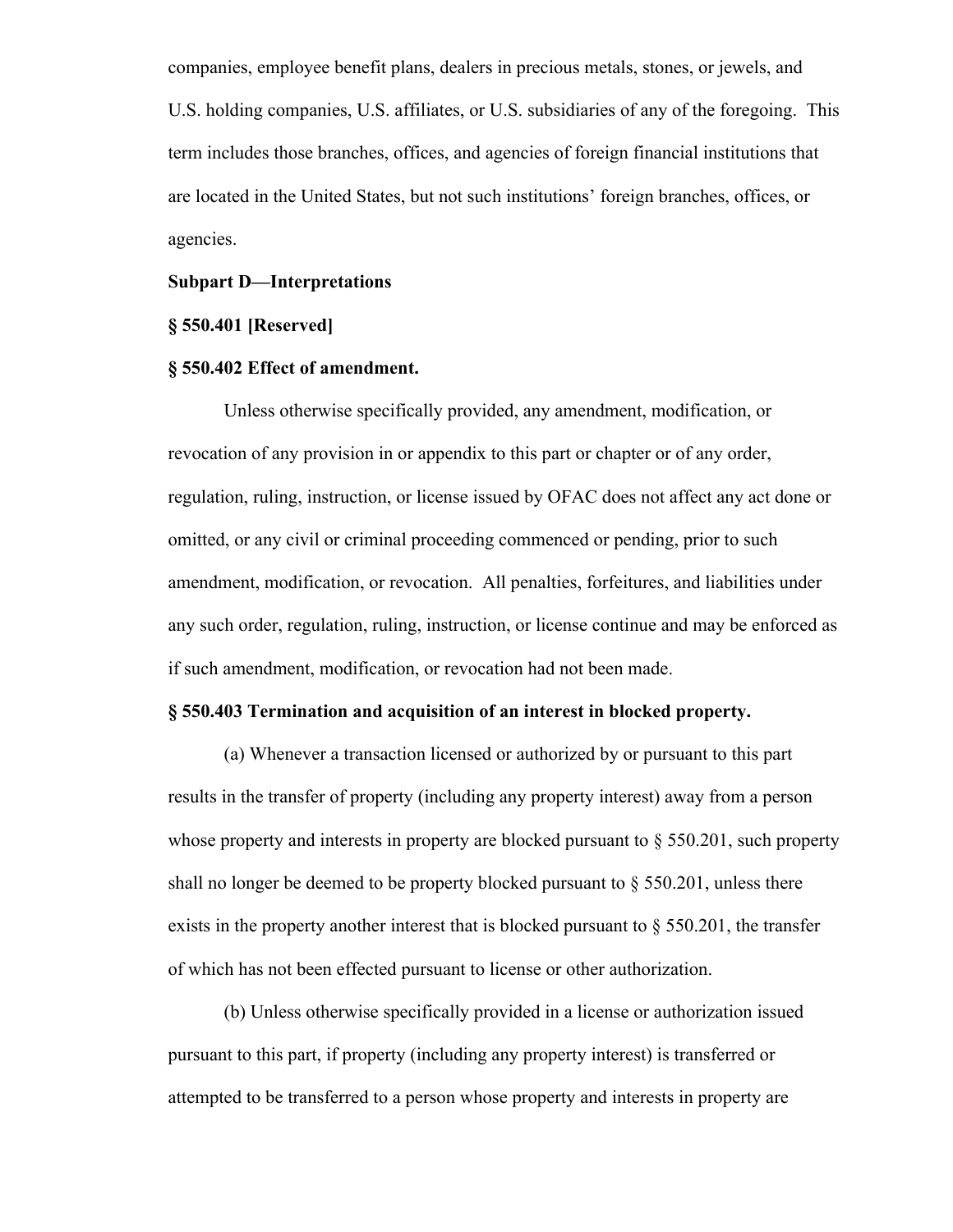blocked pursuant to § 550.201, such property shall be deemed to be property in which such person has an interest and therefore blocked.

## **§ 550.404 Transactions ordinarily incident to a licensed transaction.**

Any transaction ordinarily incident to a licensed transaction and necessary to give effect thereto is also authorized, except:

(a) An ordinarily incident transaction, not explicitly authorized within the terms of the license, by or with a person whose property and interests in property are blocked pursuant to  $\S$  550.201; or

(b) An ordinarily incident transaction, not explicitly authorized within the terms of the license, involving a debit to a blocked account or a transfer of blocked property.

## **§ 550.405 Setoffs prohibited.**

A setoff against blocked property (including a blocked account), whether by a U.S. financial institution or other U.S. person, is a prohibited transfer under § 550.201 if effected after the effective date.

**§ 550.406 Status of entities owned by one or more persons whose property and interests in property are blocked.**

(a) No entity shall be blocked pursuant to  $\S 550.201(a)$  solely because it is owned in whole or in part, directly or indirectly, by one or more sanctioned persons, unless the entity is itself a sanctioned person and the sanctions in section 2(a)(i)(A) of E.O. 14046 are imposed on the entity.

(b) Unless otherwise stated in the relevant Executive order, persons whose property and interests in property are blocked pursuant to § 550.201(b) have an interest in all property and interests in property of an entity in which such persons directly or indirectly own, whether individually or in the aggregate, a 50 percent or greater interest. The property and interests in property of such an entity, therefore, are blocked, and such an entity is a person whose property and interests in property are blocked pursuant to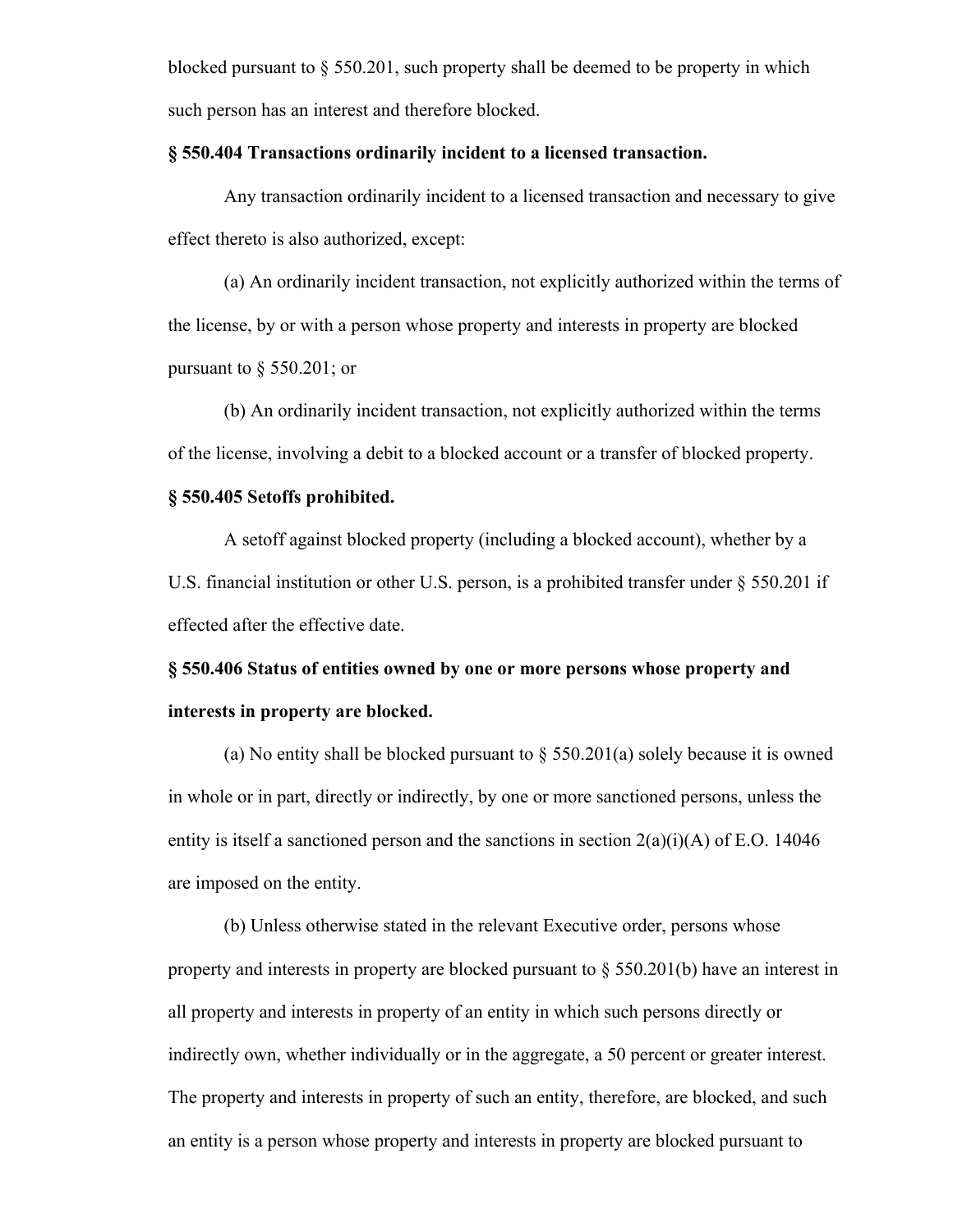§ 550.201(b), regardless of whether the name of the entity is incorporated into OFAC's Specially Designated Nationals and Blocked Persons List (SDN List).

# **Subpart E—Licenses, Authorizations, and Statements of Licensing Policy § 550.501 General and specific licensing procedures.**

For provisions relating to licensing procedures, see part 501, subpart E, of this chapter. Licensing actions taken pursuant to part 501 of this chapter with respect to the prohibitions contained in this part are considered actions taken pursuant to this part. General licenses and statements of licensing policy relating to this part also may be available through the Ethiopia sanctions page on OFAC's website:

*www.treasury.gov/ofac*.

## **§ 550.502 [Reserved]**

## **§ 550.503 Exclusion from licenses.**

OFAC reserves the right to exclude any person, property, transaction, or class thereof from the operation of any license or from the privileges conferred by any license. OFAC also reserves the right to restrict the applicability of any license to particular persons, property, transactions, or classes thereof. Such actions are binding upon actual or constructive notice of the exclusions or restrictions.

## **§ 550.504 Payments and transfers to blocked accounts in U.S. financial institutions.**

Any payment of funds or transfer of credit in which a person whose property and interests in property are blocked pursuant to  $\S 550.201$  has any interest that comes within the possession or control of a U.S. financial institution must be blocked in an account on the books of that financial institution. A transfer of funds or credit by a U.S. financial institution between blocked accounts in its branches or offices is authorized, provided that no transfer is made from an account within the United States to an account held outside the United States, and further provided that a transfer from a blocked account may be made only to another blocked account held in the same name.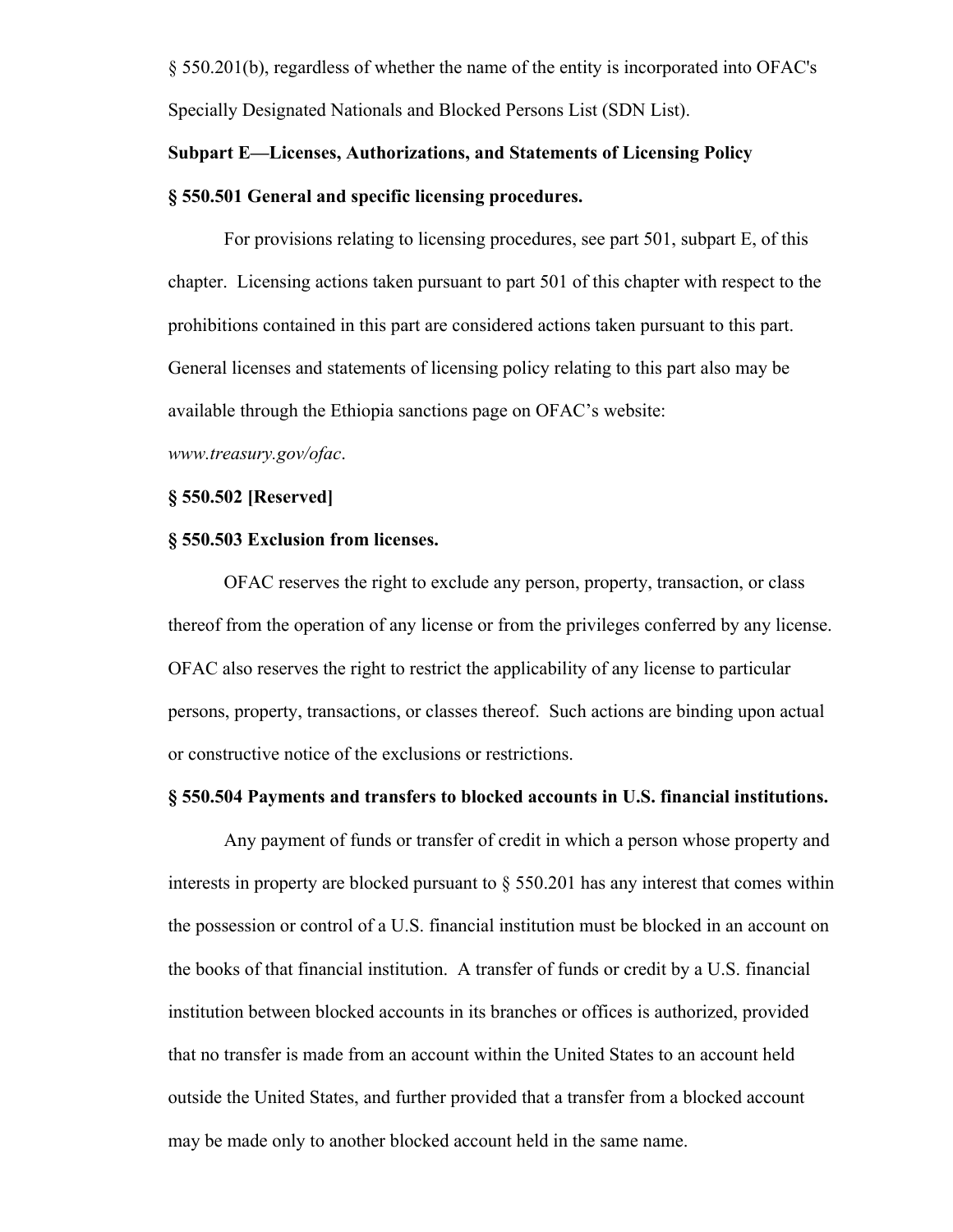**Note 1 to § 550.504.** *See* § 501.603 of this chapter for mandatory reporting requirements regarding financial transfers. *See also* § 550.203 concerning the obligation to hold blocked funds in interest-bearing accounts.

## **§ 550.505 Entries in certain accounts for normal service charges.**

(a) A U.S. financial institution is authorized to debit any blocked account held at that financial institution in payment or reimbursement for normal service charges owed it by the owner of that blocked account.

(b) As used in this section, the term *normal service charges* shall include charges in payment or reimbursement for interest due; cable, telegraph, internet, or telephone charges; postage costs; custody fees; small adjustment charges to correct bookkeeping errors; and, but not by way of limitation, minimum balance charges, notary and protest fees, and charges for reference books, photocopies, credit reports, transcripts of statements, registered mail, insurance, stationery and supplies, and other similar items.

## **§ 550.506 Provision of certain legal services.**

(a) The provision of the following legal services to or on behalf of persons whose property and interests in property are blocked pursuant to § 550.201 is authorized, provided that any receipt of payment of professional fees and reimbursement of incurred expenses must be authorized pursuant to  $\S$  550.507, which authorizes certain payments for legal services from funds originating outside the United States; via specific license; or otherwise pursuant to this part:

(1) Provision of legal advice and counseling on the requirements of and compliance with the laws of the United States or any jurisdiction within the United States, provided that such advice and counseling are not provided to facilitate transactions in violation of this part;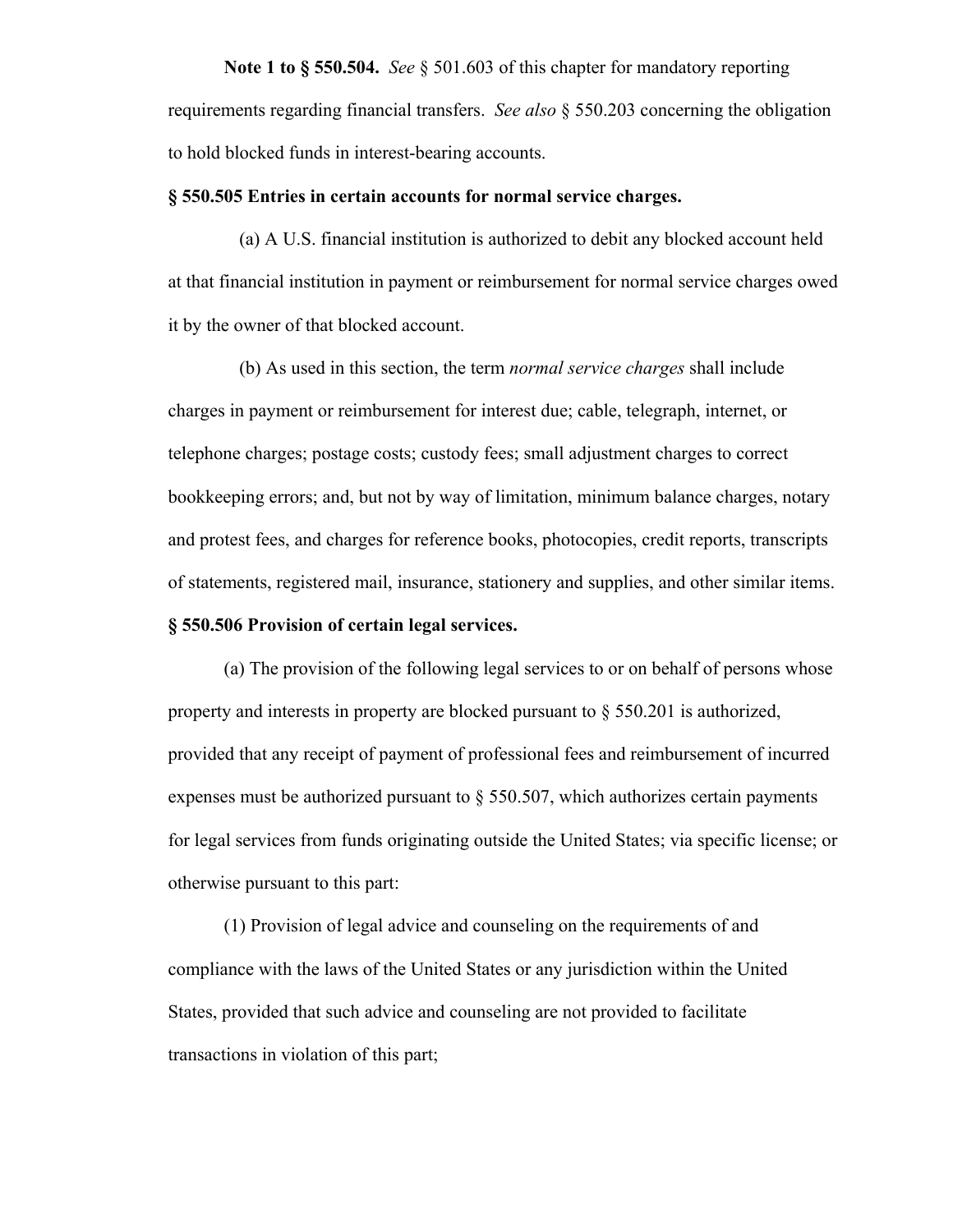(2) Representation of persons named as defendants in or otherwise made parties to legal, arbitration, or administrative proceedings before any U.S. federal, state, or local court or agency;

(3) Initiation and conduct of legal, arbitration, or administrative proceedings before any U.S. federal, state, or local court or agency;

(4) Representation of persons before any U.S. federal, state, or local court or agency with respect to the imposition, administration, or enforcement of U.S. sanctions against such persons; and

(5) Provision of legal services in any other context in which prevailing U.S. law requires access to legal counsel at public expense.

(b) The provision of any other legal services to or on behalf of persons whose property and interests in property are blocked pursuant to § 550.201, not otherwise authorized in this part, requires the issuance of a specific license.

(c) U.S. persons do not need to obtain specific authorization to provide related services, such as making filings and providing other administrative services, that are ordinarily incident to the provision of services authorized by this section. Additionally, U.S. persons who provide services authorized by this section do not need to obtain specific authorization to contract for related services that are ordinarily incident to the provision of those legal services, such as those provided by private investigators or expert witnesses, or to pay for such services. *See* § 550.404.

(d) Entry into a settlement agreement or the enforcement of any lien, judgment, arbitral award, decree, or other order through execution, garnishment, or other judicial process purporting to transfer or otherwise alter or affect property or interests in property blocked pursuant to § 550.201 is prohibited unless licensed pursuant to this part.

**Note 1 to § 550.506.** Pursuant to part 501, subpart E, of this chapter, U.S. persons seeking administrative reconsideration or judicial review of their designation or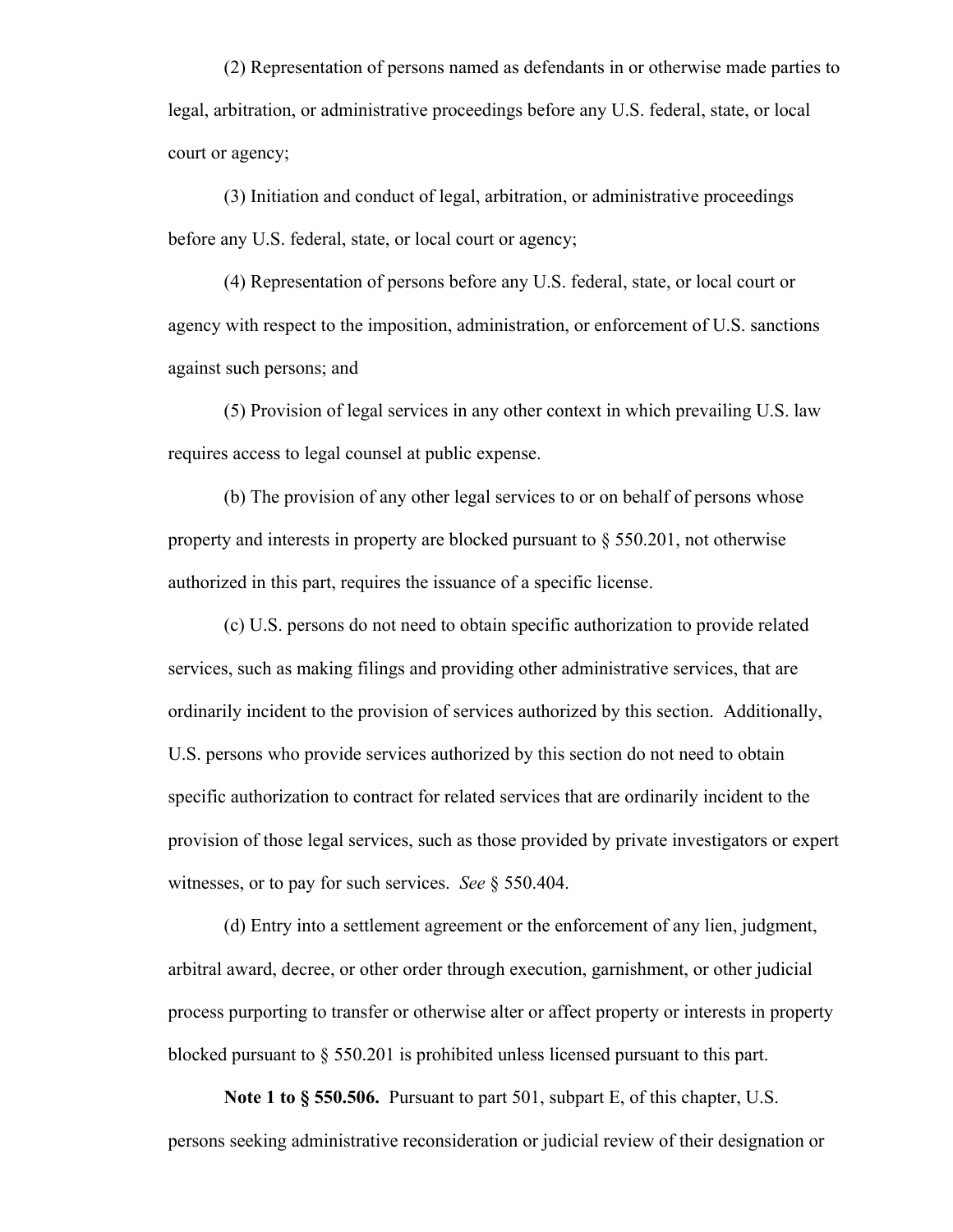the blocking of their property and interests in property may apply for a specific license from OFAC to authorize the release of certain blocked funds for the payment of professional fees and reimbursement of incurred expenses for the provision of such legal services where alternative funding sources are not available.

# **§ 550.507 Payments for legal services from funds originating outside the United States.**

(a) *Professional fees and incurred expenses*. (1) Receipt of payment of professional fees and reimbursement of incurred expenses for the provision of legal services authorized pursuant to  $\S$  550.506(a) to or on behalf of any person whose property and interests in property are blocked pursuant to § 550.201 is authorized from funds originating outside the United States, provided that the funds do not originate from:

(i) A source within the United States;

(ii) Any source, wherever located, within the possession or control of a U.S. person; or

(iii) Any individual or entity, other than the person on whose behalf the legal services authorized pursuant to  $\S 550.506(a)$  are to be provided, whose property and interests in property are blocked pursuant to any part of this chapter or any Executive order or statute.

(2) Nothing in this paragraph (a) authorizes payments for legal services using funds in which any other person whose property and interests in property are blocked pursuant to § 550.201, any other part of this chapter, or any Executive order or statute has an interest.

(b) *Reports*. (1) U.S. persons who receive payments pursuant to paragraph (a) of this section must submit annual reports no later than 30 days following the end of the calendar year during which the payments were received providing information on the funds received. Such reports shall specify: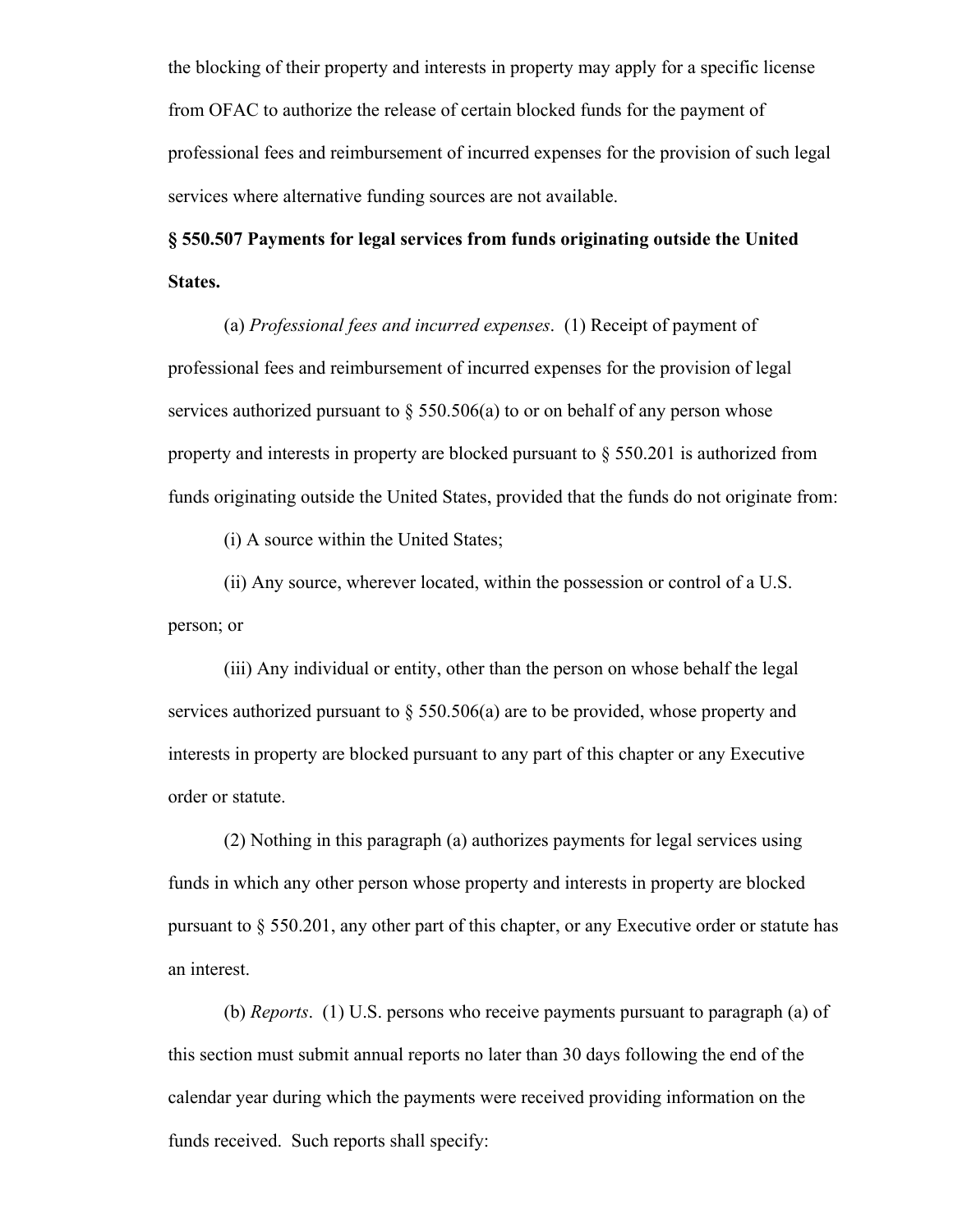(i) The individual or entity from whom the funds originated and the amount of funds received; and

(ii) If applicable:

(A) The names of any individuals or entities providing related services to the U.S. person receiving payment in connection with authorized legal services, such as private investigators or expert witnesses;

(B) A general description of the services provided; and

(C) The amount of funds paid in connection with such services.

(2) The reports, which must reference this section, are to be submitted to OFAC

using one of the following methods:

(i) Email (preferred method): OFACReport@treasury.gov; or

(ii) U.S. mail: OFAC Regulations Reports, Office of Foreign Assets Control,

U.S. Department of the Treasury, 1500 Pennsylvania Avenue, N.W., Freedman's Bank Building, Washington, DC 20220.

## **§ 550.508 Emergency medical services.**

The provision and receipt of nonscheduled emergency medical services that are prohibited by this part are authorized.

## **§ 550.509 Official business of the United States Government.**

All transactions prohibited by this part that are for the conduct of the official business of the United States Government by employees, grantees, or contractors thereof are authorized.

## **§ 550.510 Official business of certain international organizations and entities.**

All transactions prohibited by this part that are for the conduct of the official business of the following entities by employees, grantees, or contractors thereof are authorized: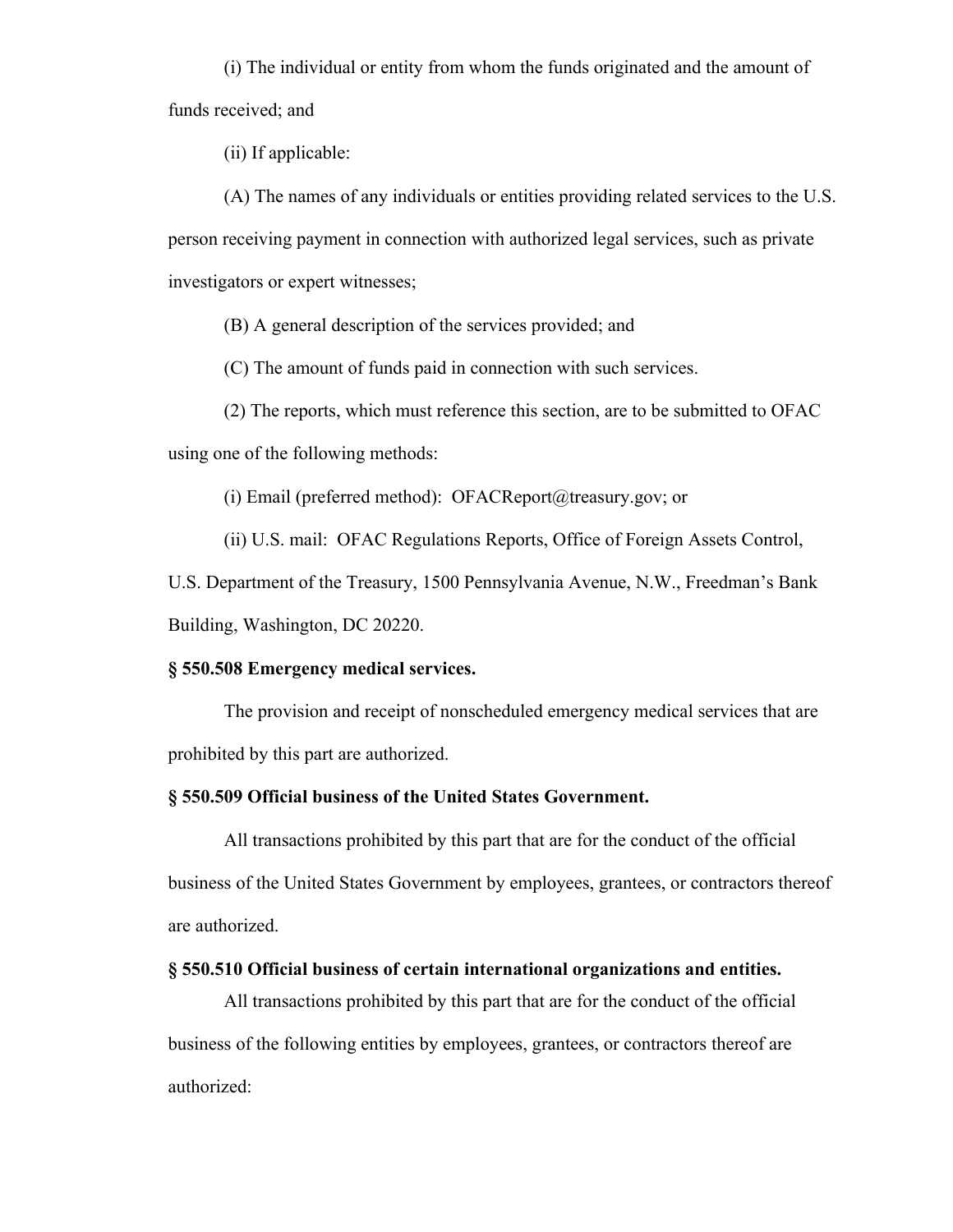(a) The United Nations, including its Programmes, Funds, and Other Entities and Bodies, as well as its Specialized Agencies and Related Organizations;

(b) The International Centre for Settlement of Investment Disputes (ICSID) and the Multilateral Investment Guarantee Agency (MIGA);

(c) The African Development Bank Group, the Asian Development Bank, the European Bank for Reconstruction and Development, and the Inter-American Development Bank Group (IDB Group), including any fund entity administered or established by any of the foregoing;

(d) The International Committee of the Red Cross and the International Federation of Red Cross and Red Crescent Societies; and

(e) The African Union, including the African Union Commission and other subsidiary bodies and organs.

**§ 550.511 Certain transactions in support of nongovernmental organizations' activities.**

All transactions prohibited by this part that are ordinarily incident and necessary to the following activities by nongovernmental organizations are authorized, including the processing and transfer of funds; payment of taxes, fees, and import duties; and purchase or receipt of permits, licenses, or public utility services:

(a) Activities to support humanitarian projects to meet basic human needs in Ethiopia or Eritrea, including drought and flood relief; food, nutrition, and medicine distribution; the provision of health services; assistance for vulnerable or displaced populations, including individuals with disabilities, the elderly, and survivors of sexualand gender-based violence; and environmental programs;

(b) Activities to support democracy building in Ethiopia or Eritrea, including activities to support rule of law, citizen participation, government accountability and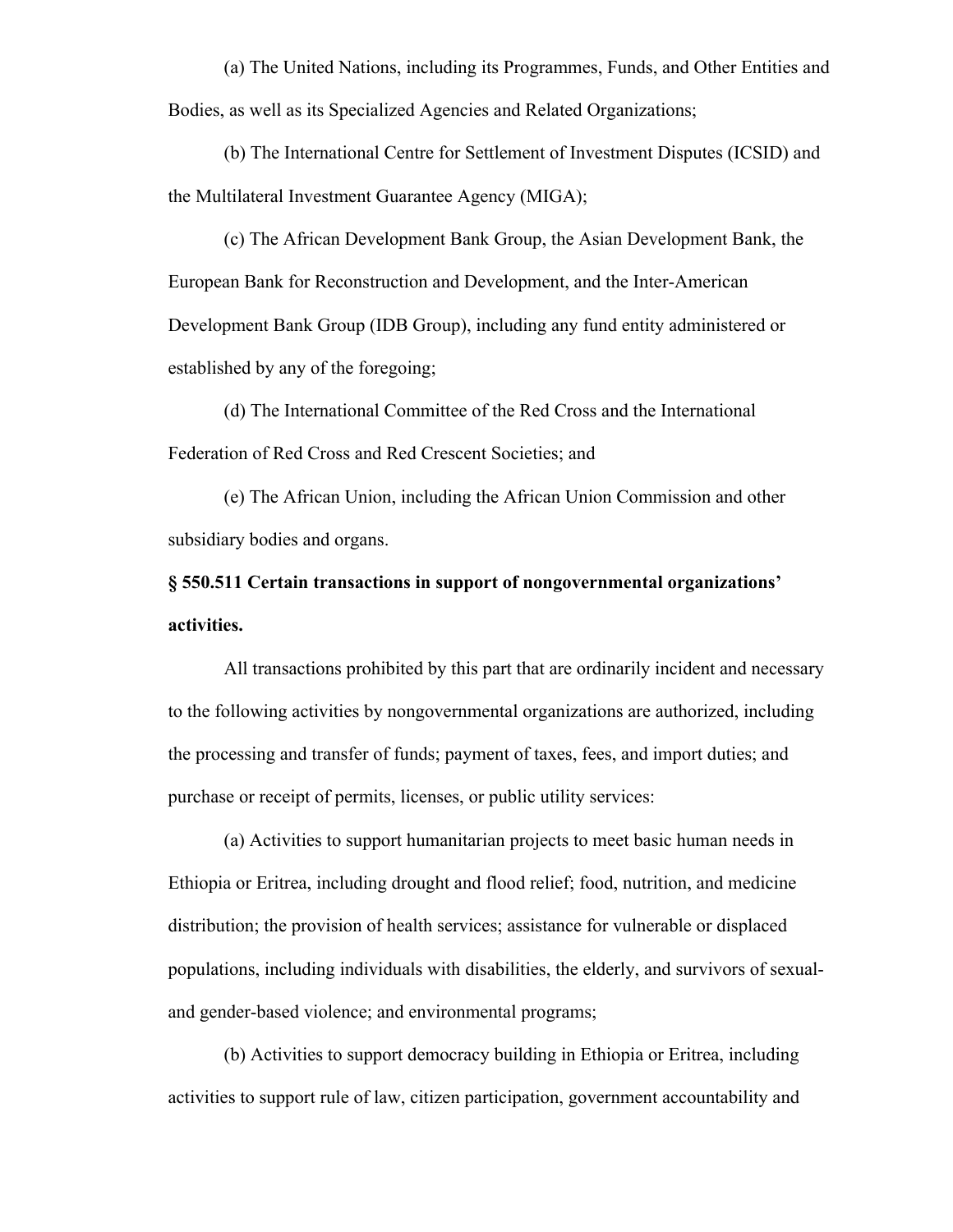transparency, human rights and fundamental freedoms, access to information, and civil society development projects;

(c) Activities to support education in Ethiopia or Eritrea, including combating illiteracy, increasing access to education, international exchanges, and assisting education reform projects;

(d) Activities to support non-commercial development projects in Ethiopia or Eritrea directly benefitting the people of such countries, including related to health, food security, and water and sanitation; and

(e) Activities to support environmental and natural resource protection in Ethiopia or Eritrea, including the preservation and protection of threatened or endangered species, responsible and transparent management of natural resources, and the remediation of pollution or other environmental damage.

**§ 550.512 Transactions related to the exportation or reexportation of agricultural commodities, medicine, medical devices, replacement parts and components, or software updates.**

(a) All transactions prohibited by this part that are ordinarily incident and necessary to the exportation or reexportation of agricultural commodities, medicine, medical devices, replacement parts and components for medical devices, or software updates for medical devices to Ethiopia or Eritrea, or to persons in third countries purchasing specifically for resale to Ethiopia or Eritrea, are authorized.

(b) For the purposes of this section, agricultural commodities, medicine, and medical devices are defined as follows:

(1) *Agricultural commodities*. For the purposes of this section, agricultural commodities are:

(i) Products that fall within the term "agricultural commodity" as defined in section 102 of the Agricultural Trade Act of 1978 (7 U.S.C. 5602); and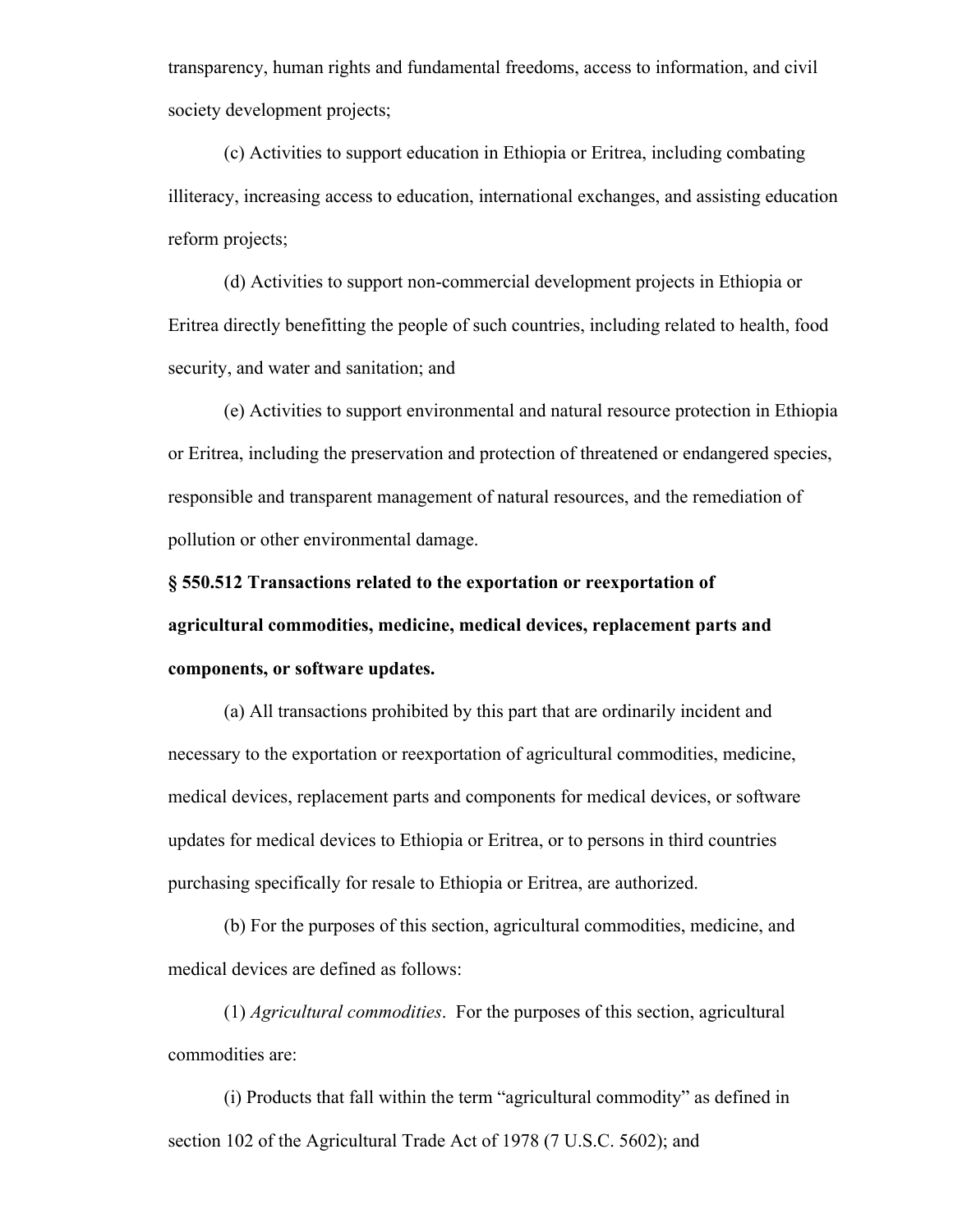(ii) That are intended for ultimate use in Ethiopia or Eritrea as:

(A) Food for humans (including raw, processed, and packaged foods; live animals; vitamins and minerals; food additives or supplements; and bottled drinking water) or animals (including animal feeds);

(B) Seeds for food crops;

(C) Fertilizers or organic fertilizers; or

(D) Reproductive materials (such as live animals, fertilized eggs, embryos, and semen) for the production of food animals.

(2) *Medicine*. For the purposes of this section, medicine is an item that falls within the definition of the term "drug" in section 201 of the Federal Food, Drug, and Cosmetic Act (21 U.S.C. 321).

(3) *Medical devices*. For the purposes of this this section, a medical device is an item that falls within the definition of "device" in section 201 of the Federal Food, Drug, and Cosmetic Act (21 U.S.C. 321).

**Note 1 to § 550.512.** Nothing in this section relieves any person from compliance with the requirements of other Federal agencies, including the Department of Commerce's Bureau of Industry and Security.

#### **Subpart F—Reports**

## **§ 550.601 Records and reports.**

For provisions relating to required records and reports, see part 501, subpart C, of this chapter. Recordkeeping and reporting requirements imposed by part 501 of this chapter with respect to the prohibitions contained in this part are considered requirements arising pursuant to this part.

### **Subpart G—Penalties and Findings of Violation**

**§ 550.701 Penalties and Findings of Violation.**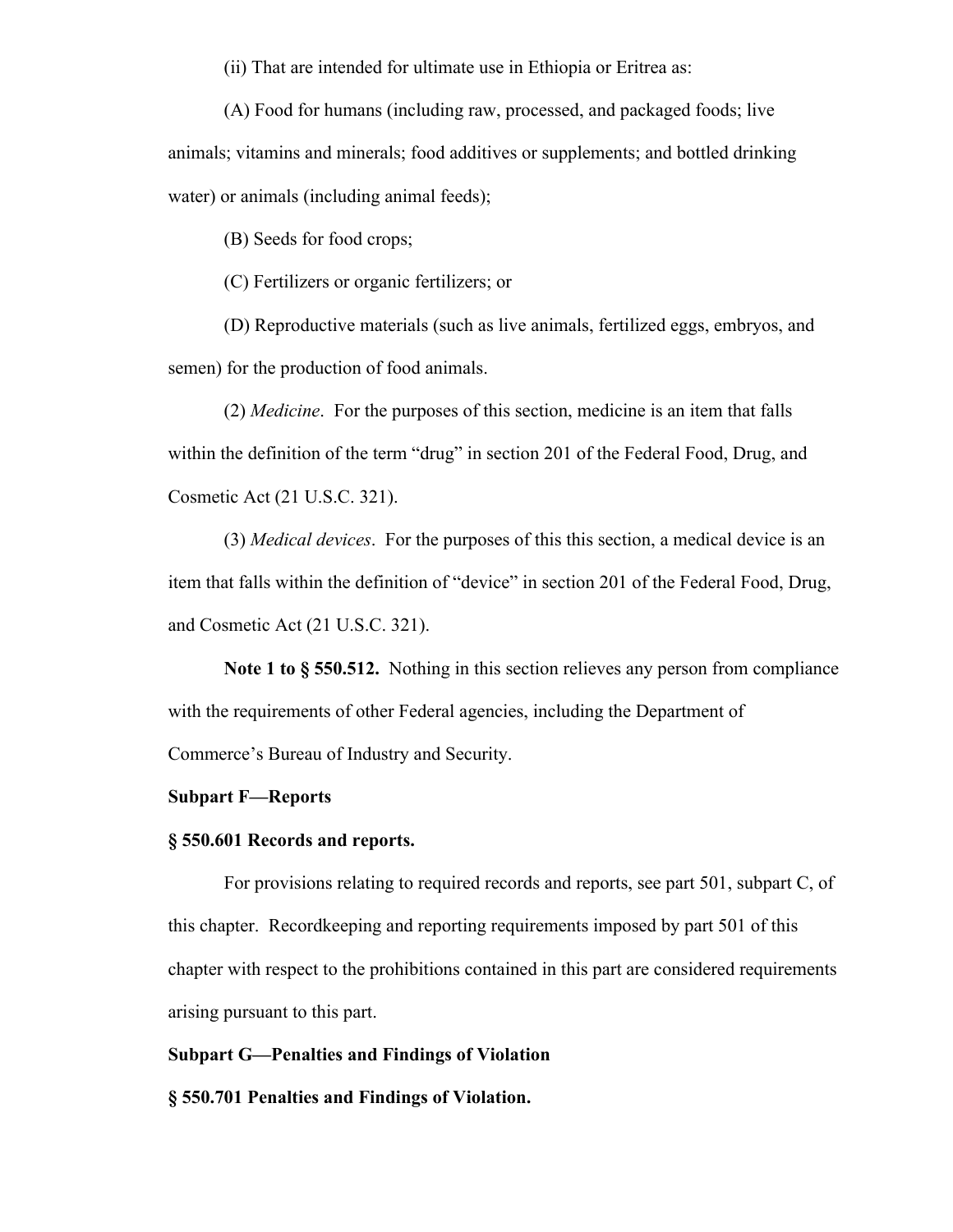(a) The penalties available under section 206 of the International Emergency Economic Powers Act (50 U.S.C. 1701–1706) (IEEPA), as adjusted annually pursuant to the Federal Civil Penalties Inflation Adjustment Act of 1990 (Pub. L. 101-410, as amended, 28 U.S.C. 2461 note) or, in the case of criminal violations, as adjusted pursuant to 18 U.S.C. 3571, are applicable to violations of the provisions of this part.

(b) OFAC has the authority, pursuant to IEEPA, to issue Pre-Penalty Notices, Penalty Notices, and Findings of Violation; impose monetary penalties; engage in settlement discussions and enter into settlements; refer matters to the United States Department of Justice for administrative collection; and, in appropriate circumstances, refer matters to appropriate law enforcement agencies for criminal investigation and/or prosecution. For more information, see appendix A to part 501 of this chapter, which provides a general framework for the enforcement of all economic sanctions programs administered by OFAC, including enforcement-related definitions, types of responses to apparent violations, general factors affecting administrative actions, civil penalties for failure to comply with a requirement to furnish information or keep records, and other general civil penalties information.

## **Subpart H—Procedures**

#### **§ 550.801 Procedures.**

For license application procedures and procedures relating to amendments, modifications, or revocations of licenses; administrative decisions; rulemaking; and requests for documents pursuant to the Freedom of Information and Privacy Acts (5 U.S.C. 552 and 552a), see part 501, subpart E, of this chapter.

#### **§ 550.802 Delegation of certain authorities of the Secretary of the Treasury.**

Any action that the Secretary of the Treasury is authorized to take pursuant to Executive Order 14046 of September 17, 2021, and any further Executive orders issued pursuant to the national emergency declared therein, may be taken by the Director of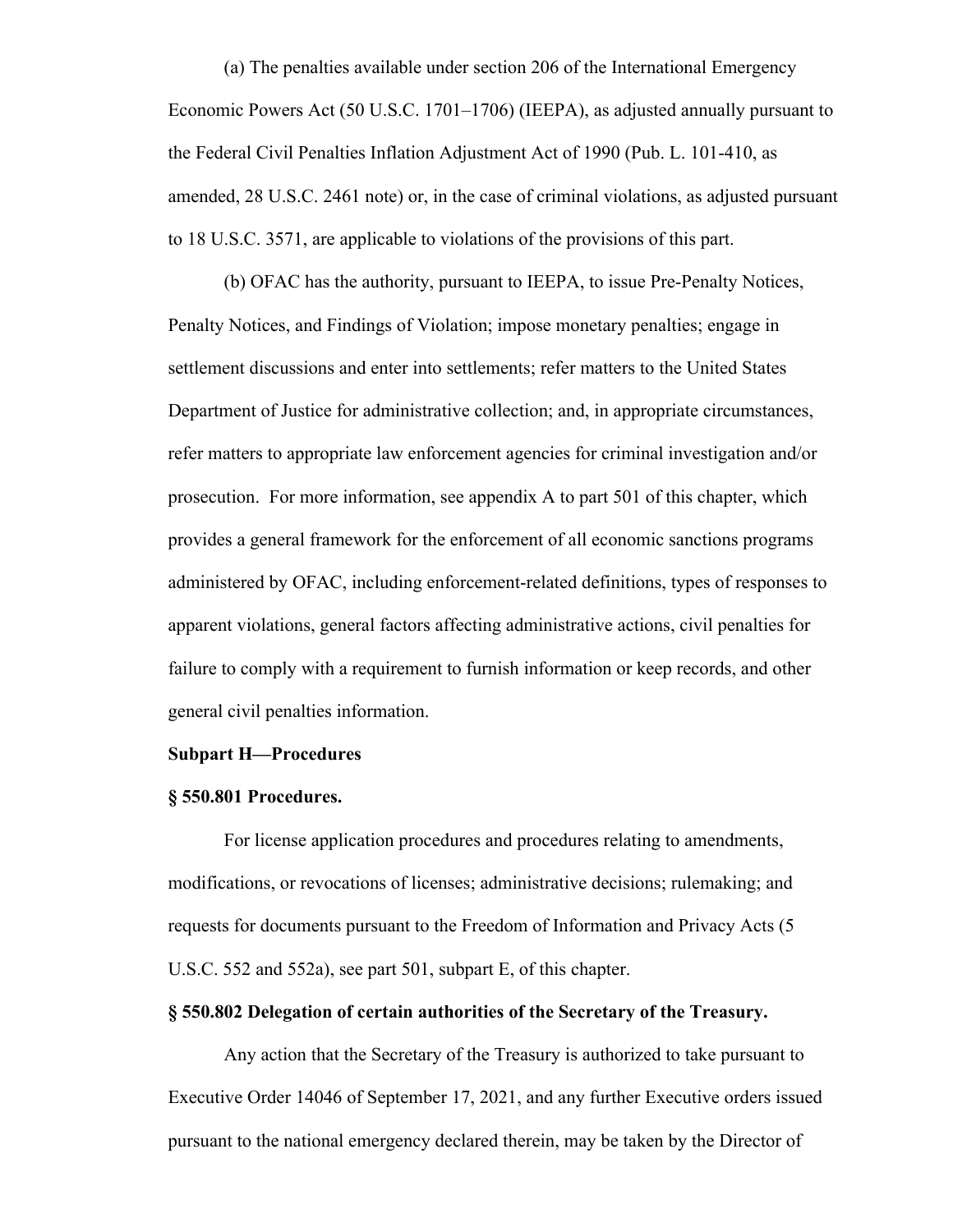OFAC or by any other person to whom the Secretary of the Treasury has delegated authority so to act.

## **Subpart I—Paperwork Reduction Act**

#### **§ 550.901 Paperwork Reduction Act notice.**

For approval by the Office of Management and Budget (OMB) under the Paperwork Reduction Act of 1995 (44 U.S.C. 3507) of information collections relating to recordkeeping and reporting requirements, licensing procedures, and other procedures, see § 501.901 of this chapter. An agency may not conduct or sponsor, and a person is not required to respond to, a collection of information unless it displays a valid control number assigned by OMB.

# **Appendix A to Part 550—Executive Order 14046 of September 17, 2021 Executive Order 14046 of September 17, 2021**

# **Imposing Sanctions on Certain Persons With Respect to the Humanitarian and Human Rights Crisis in Ethiopia**

By the authority vested in me as President by the Constitution and the laws of the United States of America, including the International Emergency Economic Powers Act (50 U.S.C. 1701 *et seq*.) (IEEPA), the National Emergencies Act (50 U.S.C. 1601 *et seq*.) (NEA), sections 212(f) and 215(a) of the Immigration and Nationality Act of 1952 (8 U.S.C. 1182(f) and 1185(a)), and section 301 of title 3, United States Code,

I, JOSEPH R. BIDEN JR., President of the United States of America, find that the situation in and in relation to northern Ethiopia, which has been marked by activities that threaten the peace, security, and stability of Ethiopia and the greater Horn of Africa region—in particular, widespread violence, atrocities, and serious human rights abuse, including those involving ethnic-based violence, rape and other forms of gender-based violence, and obstruction of humanitarian operations—constitutes an unusual and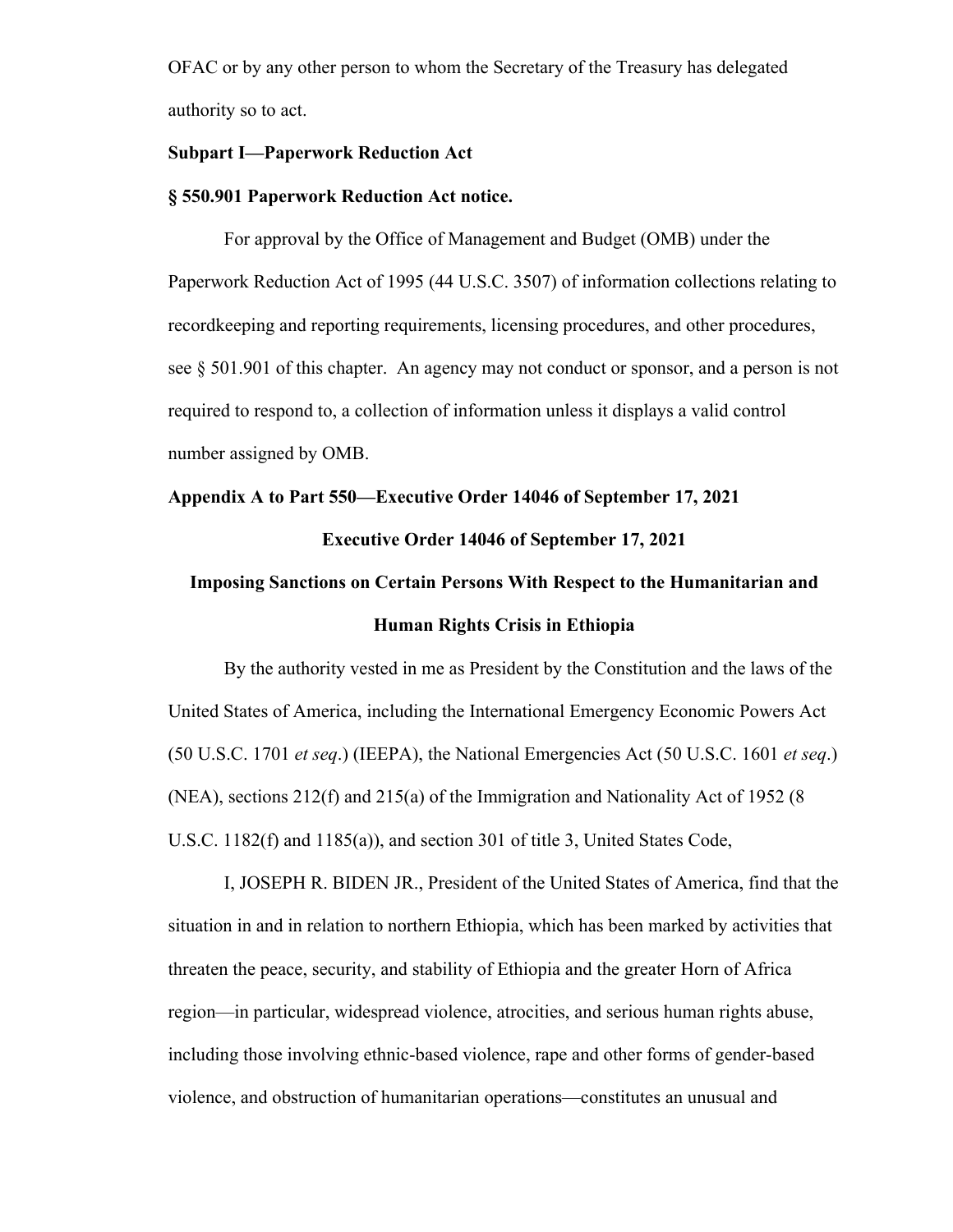extraordinary threat to the national security and foreign policy of the United States. I hereby declare a national emergency to deal with that threat.

The widespread humanitarian crisis precipitated by the violent conflict in northern Ethiopia has left millions of people in need of humanitarian assistance and has placed an entire region on the brink of famine. While maintaining pressure on those persons responsible for the crisis, the United States will seek to ensure that appropriate personal remittances to non-blocked persons and humanitarian assistance to at-risk populations can flow to Ethiopia and the greater Horn of Africa region through legitimate and transparent channels, including governments, international organizations, and non-profit organizations. The United States supports ongoing international efforts to promote a negotiated ceasefire and political resolution of this crisis, to ensure the withdrawal of Eritrean forces from Ethiopia, and to promote the unity, territorial integrity, and stability of Ethiopia.

Accordingly, I hereby order:

**Section 1**. The Secretary of the Treasury is authorized to impose any of the sanctions described in section 2(a) of this order on any foreign person determined by the Secretary of the Treasury, in consultation with the Secretary of State:

(a) to be responsible for or complicit in, or to have directly or indirectly engaged or attempted to engage in, any of the following:

(i) actions or policies that threaten the peace, security, or stability of Ethiopia, or that have the purpose or effect of expanding or extending the crisis in northern Ethiopia or obstructing a ceasefire or a peace process;

(ii) corruption or serious human rights abuse in or with respect to northern Ethiopia;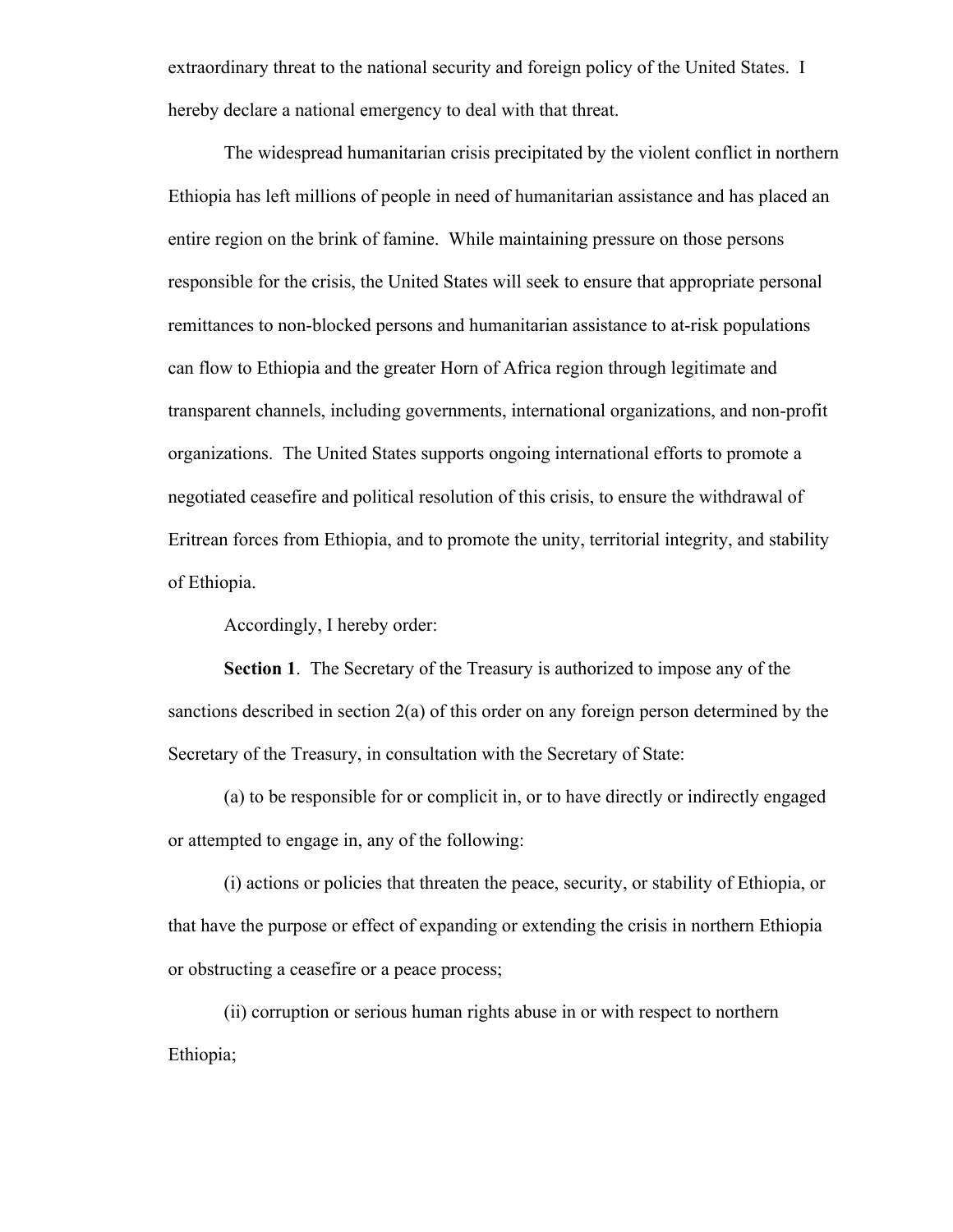(iii) the obstruction of the delivery or distribution of, or access to, humanitarian assistance in or with respect to northern Ethiopia, including attacks on humanitarian aid personnel or humanitarian projects;

(iv) the targeting of civilians through the commission of acts of violence in or with respect to northern Ethiopia, including involving abduction, forced displacement, or attacks on schools, hospitals, religious sites, or locations where civilians are seeking refuge, or any conduct that would constitute a violation of international humanitarian law;

(v) planning, directing, or committing attacks in or with respect to northern Ethiopia against United Nations or associated personnel or African Union or associated personnel;

(vi) actions or policies that undermine democratic processes or institutions in Ethiopia; or

(vii) actions or policies that undermine the territorial integrity of Ethiopia;

(b) to be a military or security force that operates or has operated in northern Ethiopia on or after November 1, 2020;

(c) to be an entity, including any government entity or a political party, that has engaged in, or whose members have engaged in, activities that have contributed to the crisis in northern Ethiopia or have obstructed a ceasefire or peace process to resolve such crisis;

(d) to be a political subdivision, agency, or instrumentality of the Government of Ethiopia, the Government of Eritrea or its ruling People's Front for Democracy and Justice, the Tigray People's Liberation Front, the Amhara regional government, or the Amhara regional or irregular forces;

(e) to be a spouse or adult child of any sanctioned person;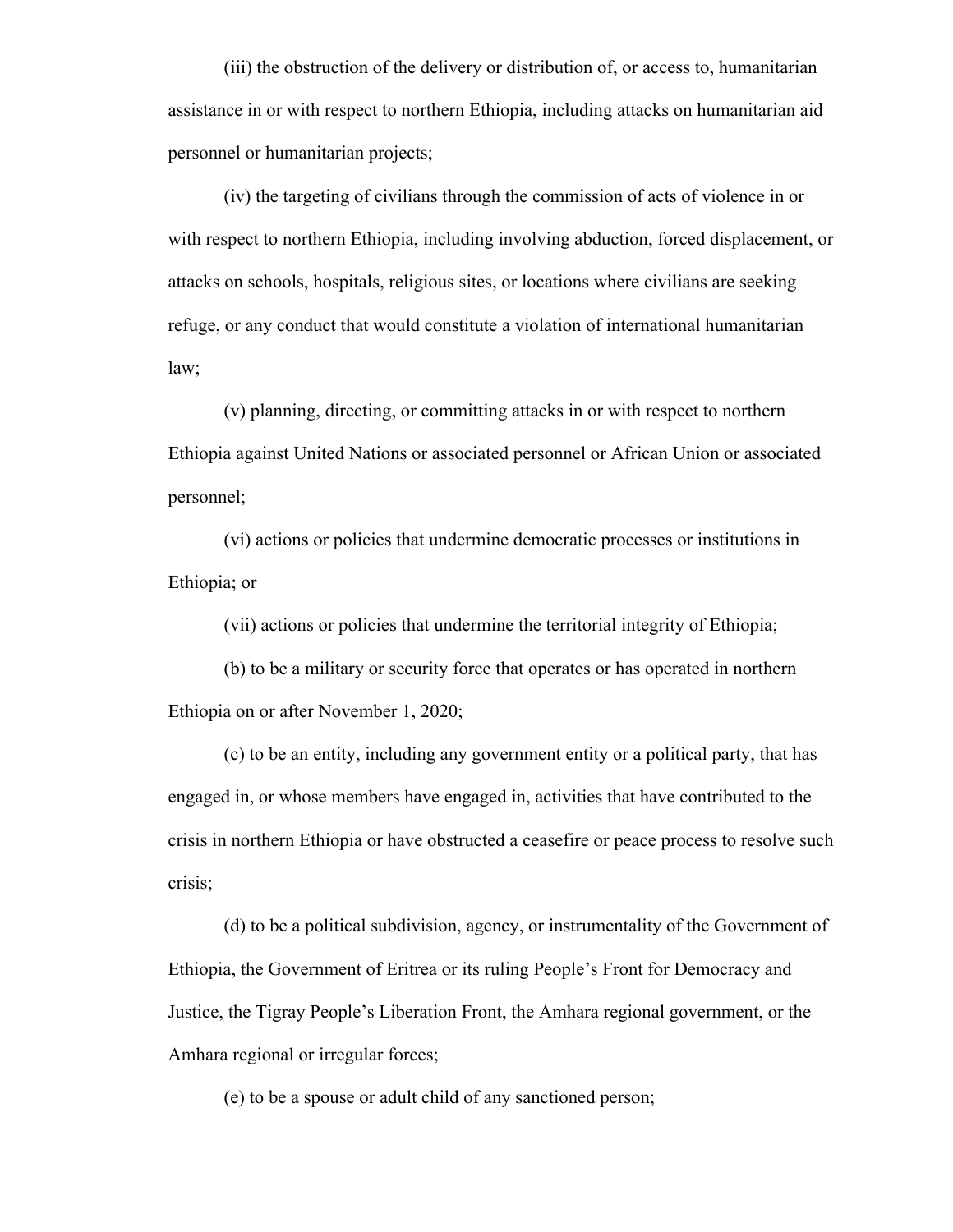(f) to be or have been a leader, official, senior executive officer, or member of the board of directors of any of the following, where the leader, official, senior executive officer, or director is responsible for or complicit in, or who has directly or indirectly engaged or attempted to engage in, any activity contributing to the crisis in northern Ethiopia:

(i) an entity, including a government entity or a military or security force, operating in northern Ethiopia during the tenure of the leader, official, senior executive officer, or director;

(ii) an entity that has, or whose members have, engaged in any activity contributing to the crisis in northern Ethiopia or obstructing a ceasefire or a peace process to resolve such crisis during the tenure of the leader, official, senior executive officer, or director; or

(iii) the Government of Ethiopia, the Government of Eritrea or its ruling People's Front for Democracy and Justice, the Tigray People's Liberation Front, the Amhara regional government, or the Amhara regional or irregular forces, on or after November 1, 2020;

(g) to have materially assisted, sponsored, or provided financial, material, or technological support for, or goods or services to or in support of, any sanctioned person; or

(h) to be owned or controlled by, or to have acted or purported to act for or on behalf of, directly or indirectly, any sanctioned person.

**Sec. 2.** (a) When the Secretary of the Treasury, in consultation with the Secretary of State, has determined that a foreign person meets any of the criteria described in section  $1(a)$ –(h) of this order, the Secretary of the Treasury is authorized to select, in consultation with the Secretary of State, one or more of the sanctions set forth in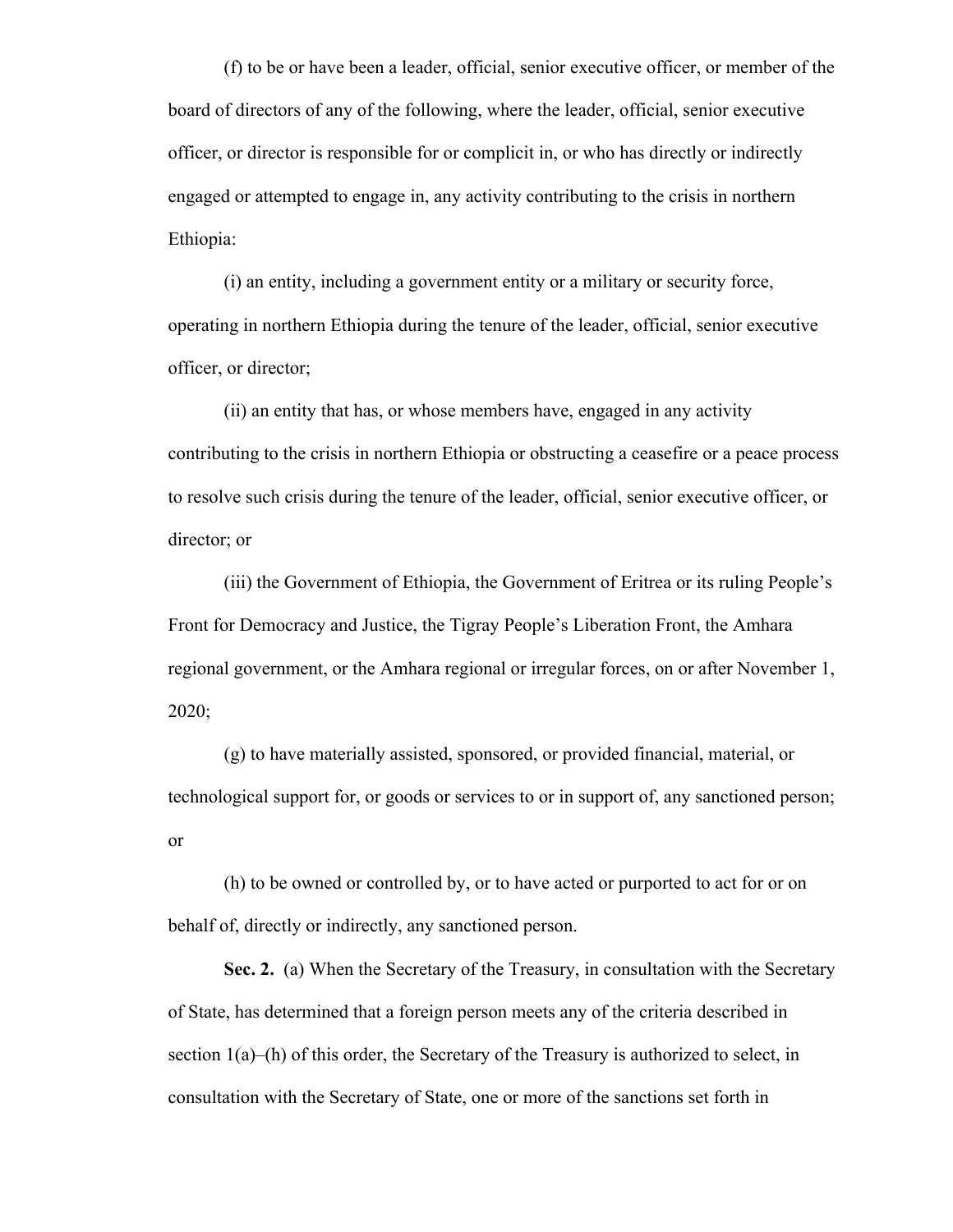subsections (a)(i)(A)–(E) or (a)(ii)(A)–(B) of this section to impose on that foreign person:

(i) the Secretary of the Treasury shall take the following actions as necessary to implement the selected sanctions:

(A) block all property and interests in property of the sanctioned person that are in the United States, that hereafter come within the United States, or that are or hereafter come within the possession or control of any United States person, and provide that such property and interests in property may not be transferred, paid, exported, withdrawn, or otherwise dealt in;

(B) prohibit any United States person from investing in or purchasing significant amounts of equity or debt instruments of the sanctioned person;

(C) prohibit any United States financial institution from making loans or providing credit to the sanctioned person;

(D) prohibit any transactions in foreign exchange that are subject to the jurisdiction of the United States and in which the sanctioned person has any interest; or

(E) impose on the leader, official, senior executive officer, or director of the sanctioned person, or on persons performing similar functions and with similar authorities as such leader, official, senior executive officer, or director, any of the sanctions described in subsections  $(a)(i)(A)$ –(D) of this section that are applicable.

(ii) the heads of the relevant executive departments and agencies, in consultation with the Secretary of the Treasury, shall take the following actions as necessary and appropriate to implement the sanctions selected by the Secretary of the Treasury:

(A) actions required to deny any specific license, grant, or any other specific permission or authority under any statute or regulation that requires the prior review and approval of the United States Government as a condition for the export or reexport of goods or technology to the sanctioned person; or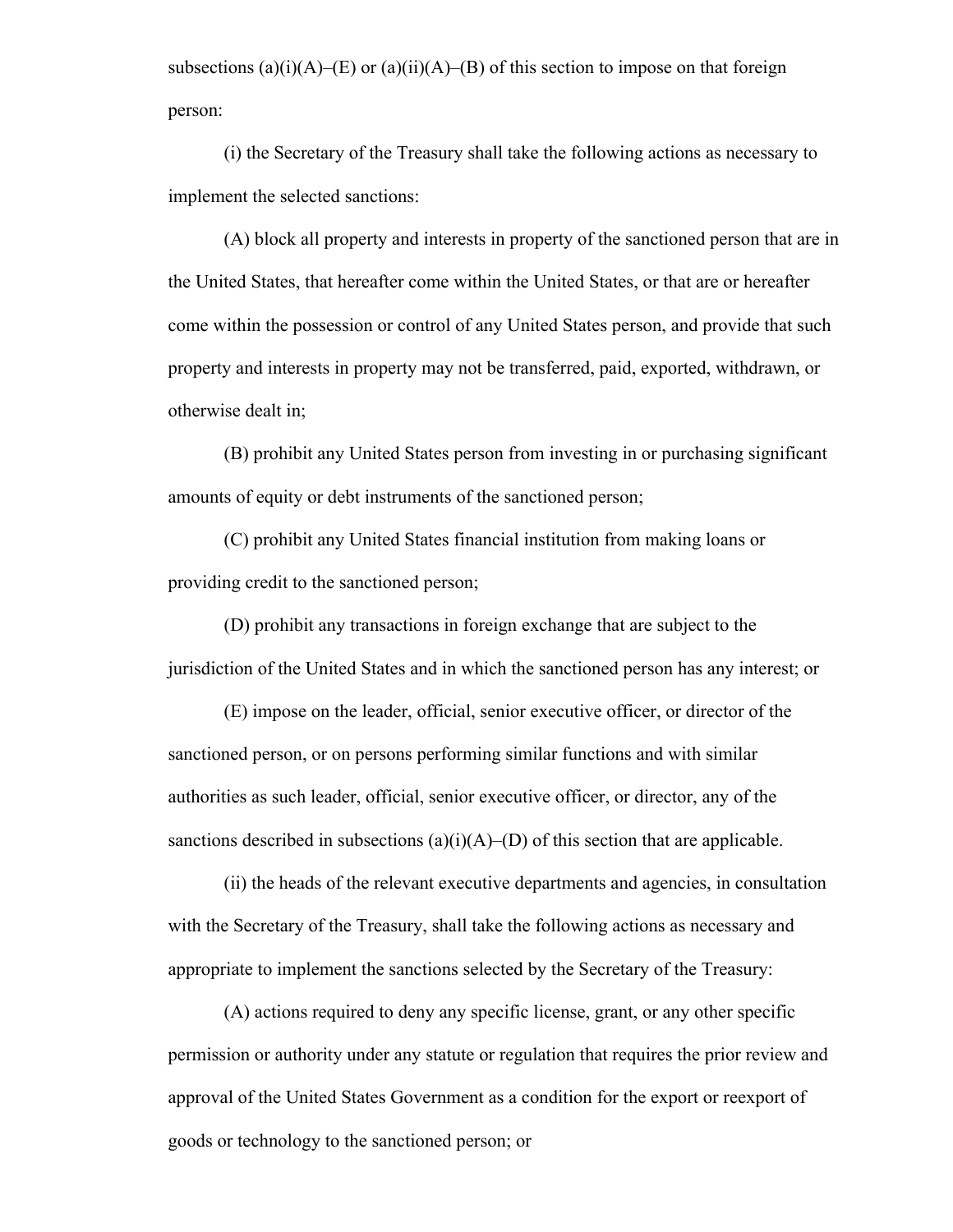(B) actions required to deny a visa to and exclude from the United States any noncitizen whom the Secretary of the Treasury, in consultation with the Secretary of State, determines is a leader, official, senior executive officer, or director, or a shareholder with a controlling interest in, the sanctioned person.

(b) The prohibitions in subsection (a) of this section apply except to the extent provided by statutes, or in regulations, orders, directives, or licenses that may be issued pursuant to this order, and notwithstanding any contract entered into or any license or permit granted before the date of this order. No entity shall be blocked pursuant to this order solely because it is owned in whole or in part, directly or indirectly, by one or more sanctioned persons, unless the entity is itself a sanctioned person and the sanctions in section  $2(a)(i)(A)$  of this order are imposed on the entity.

**Sec. 3**. The prohibitions in section 2(a) of this order include:

(a) the making of any contribution or provision of funds, goods, or services by, to, or for the benefit of any person whose property and interests in property are blocked pursuant to this order; and

(b) the receipt of any contribution or provision of funds, goods, or services from any such person.

**Sec. 4.** (a) The unrestricted immigrant and nonimmigrant entry into the United States of noncitizens determined to meet one or more of the criteria in section l of this order, and for whom the sanctions described in section  $2(a)(i)(A)$  or section  $2(a)(ii)(B)$  of this order have been selected, would be detrimental to the interests of the United States, and the entry of such persons into the United States, as immigrants or nonimmigrants, is hereby suspended, except when the Secretary of State or the Secretary of Homeland Security, as appropriate, determines that the person's entry would not be contrary to the interests of the United States, including when the Secretary of State or the Secretary of Homeland Security, as appropriate, so determines, based on a recommendation of the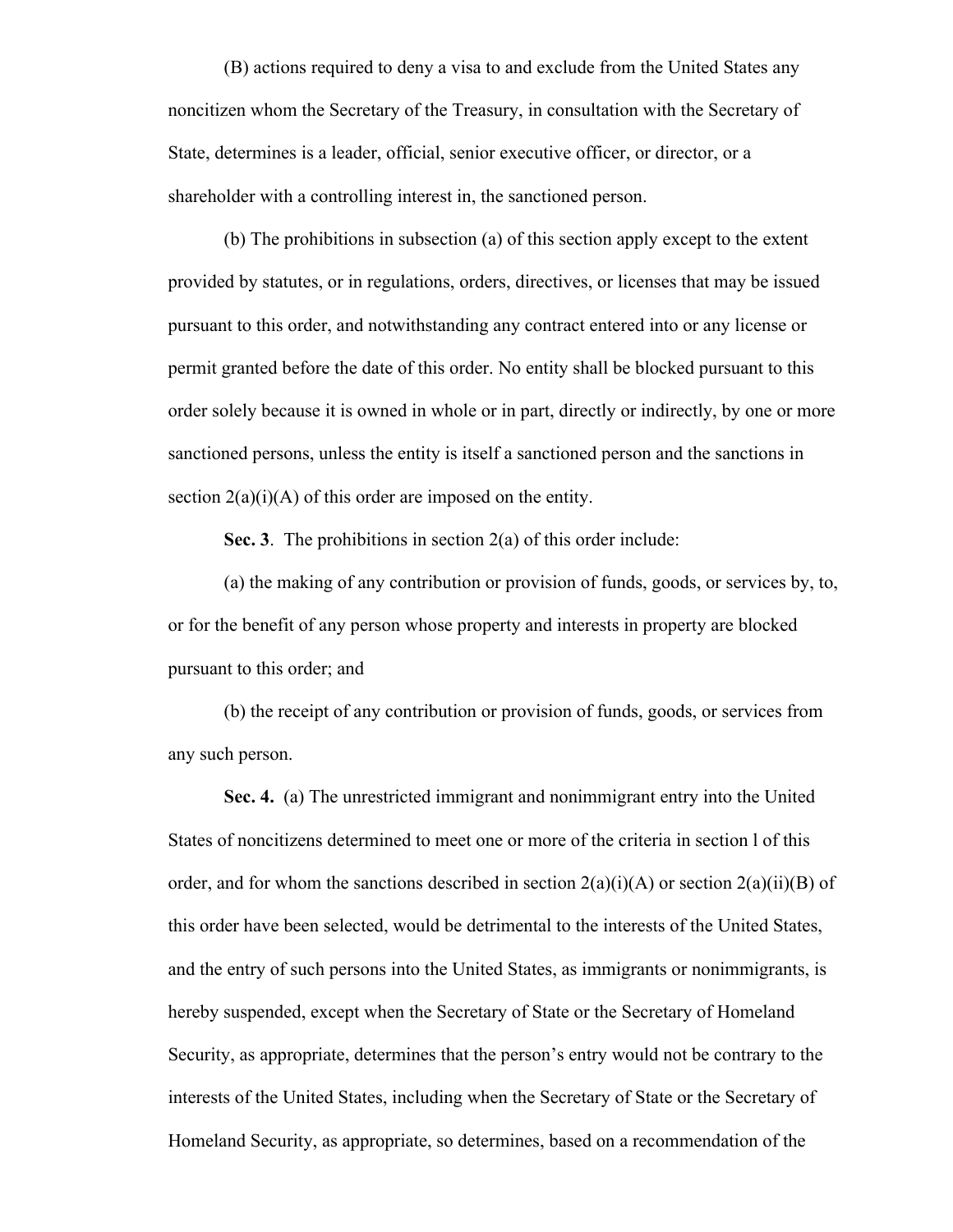Attorney General, that the person's entry would further important United States law enforcement objectives.

(b) The Secretary of State shall implement this order as it applies to visas pursuant to such procedures as the Secretary of State, in consultation with the Secretary of Homeland Security, may establish.

(c) The Secretary of Homeland Security shall implement this order as it applies to the entry of noncitizens pursuant to such procedures as the Secretary of Homeland Security, in consultation with the Secretary of State, may establish.

(d) Such persons shall be treated by this section in the same manner as persons covered by section 1 of Proclamation 8693 of July 24, 2011 (Suspension of Entry of Aliens Subject to United Nations Security Council Travel Bans and International Emergency Economic Powers Act Sanctions).

**Sec. 5.** (a) Any transaction that evades or avoids, has the purpose of evading or avoiding, causes a violation of, or attempts to violate any of the prohibitions set forth in this order is prohibited.

(b) Any conspiracy formed to violate any of the prohibitions set forth in this order is prohibited.

**Sec. 6.** I hereby determine that the making of donations of the types of articles specified in section  $203(b)(2)$  of IEEPA (50 U.S.C. 1702(b)(2)) by, to, or for the benefit of any person whose property and interests in property are blocked pursuant to this order would seriously impair my ability to deal with the national emergency declared in this order, and I hereby prohibit such donations as provided by section 2 of this order.

**Sec. 7.** For the purposes of this order:

(a) the term "entity" means a partnership, association, trust, joint venture, corporation, group, subgroup, or other organization;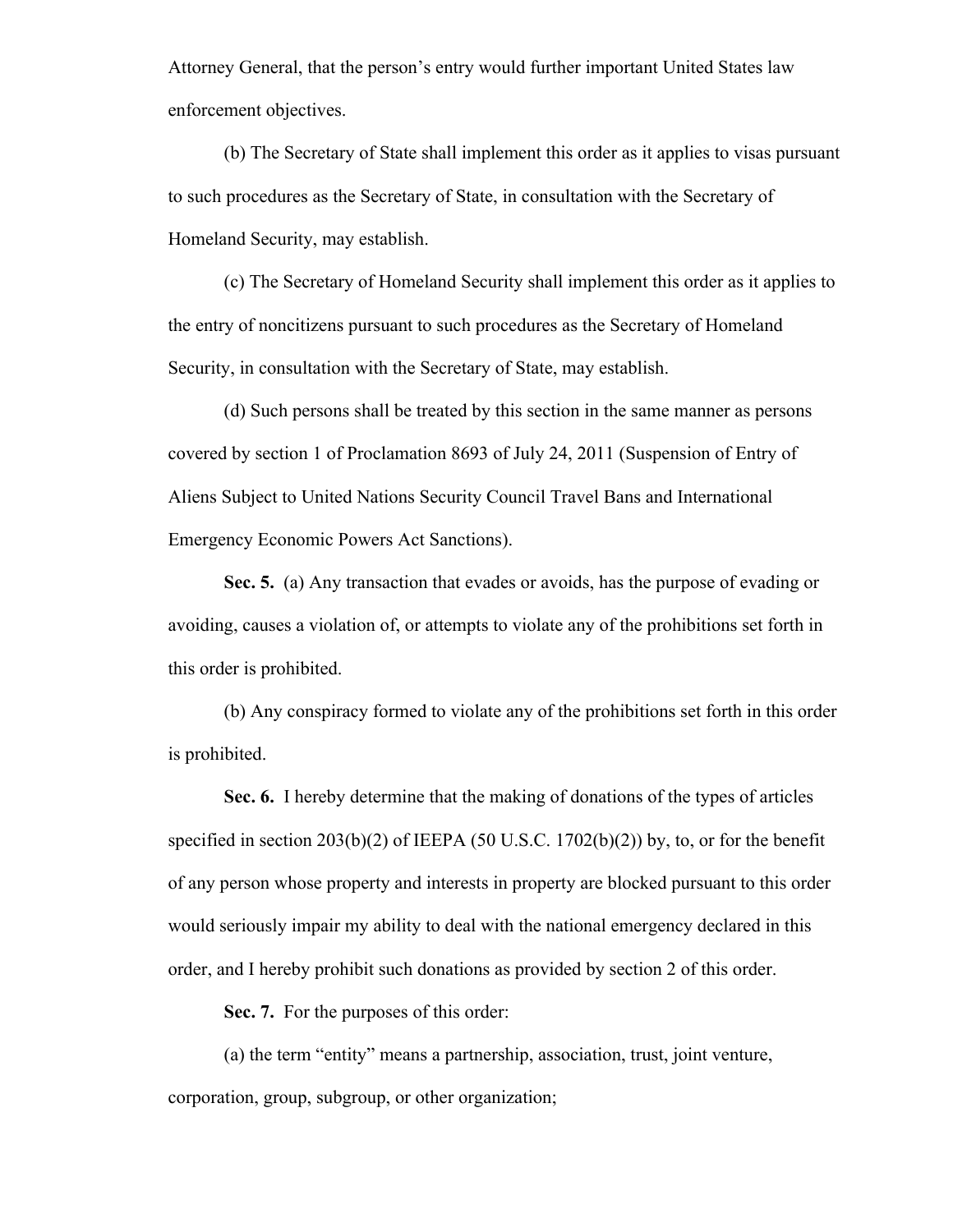(b) the term "Government of Ethiopia" means the Government of Ethiopia, any political subdivision, agency, or instrumentality thereof, including the National Bank of Ethiopia, and any person owned, controlled, or directed by, or acting for or on behalf of, the Government of Ethiopia;

(c) the term "Government of Eritrea" means the Government of Eritrea, any political subdivision, agency, or instrumentality thereof, including the Bank of Eritrea, and any person owned, controlled, or directed by, or acting for or on behalf of, the Government of Eritrea;

(d) the term "noncitizen" means any person who is not a citizen or noncitizen national of the United States;

(e) the term "person" means an individual or entity;

(f) the term "sanctioned person" means a foreign person that the Secretary of the Treasury, in consultation with the Secretary of State, has determined meets any of the criteria described in section 1 of this order and has selected, in consultation with the Secretary of State, one or more of the sanctions set forth in section 2(a) of this order to impose on that foreign person; and

(g) the term "United States person" means any United States citizen, lawful permanent resident, entity organized under the laws of the United States or any jurisdiction within the United States (including foreign branches), or any person in the United States.

**Sec. 8.** For those persons whose property and interests in property are blocked or affected by this order who might have a constitutional presence in the United States, I find that because of the ability to transfer funds and other assets instantaneously, prior notice to such persons of measures to be taken pursuant to this order would render those measures ineffectual. I therefore determine that for these measures to be effective in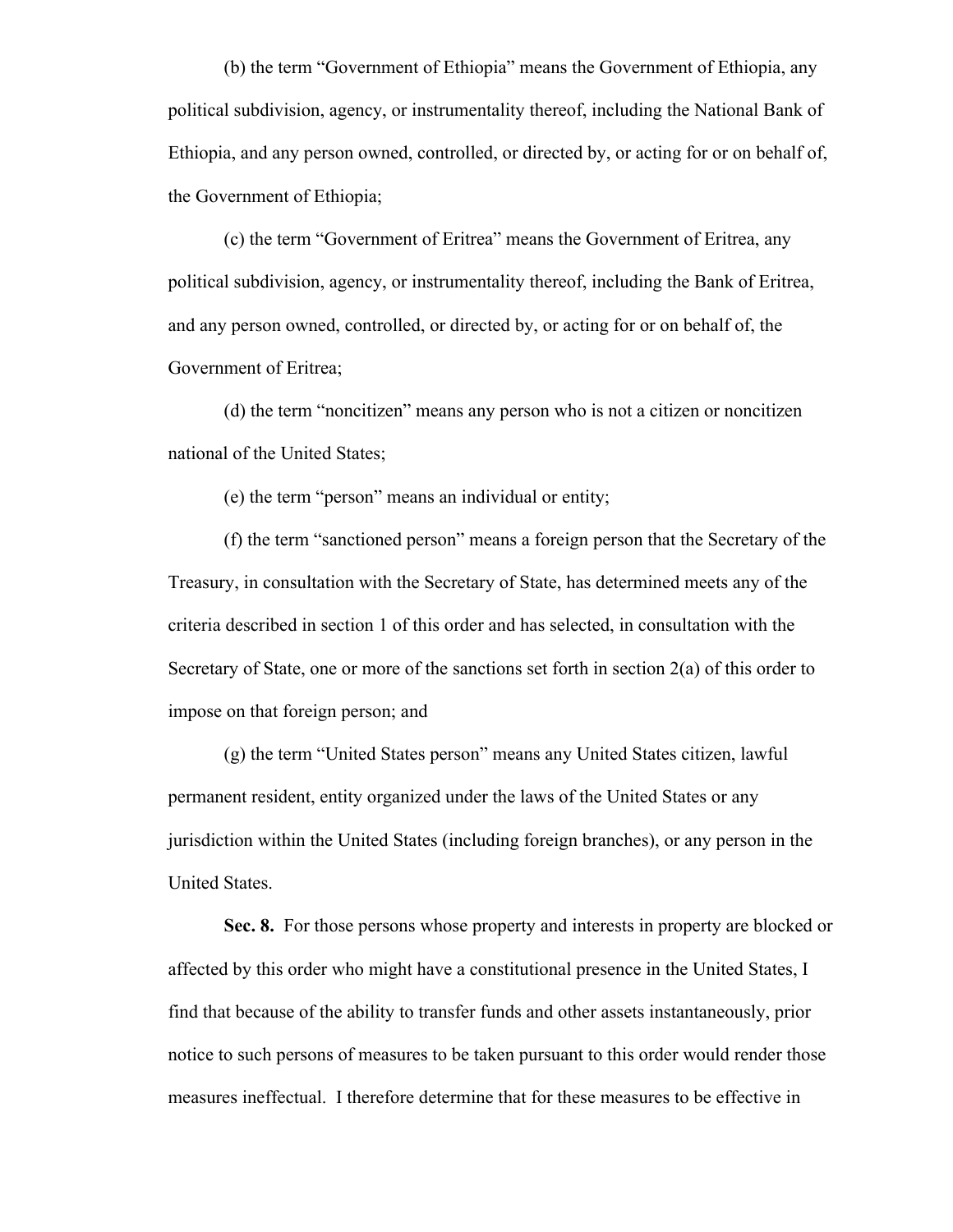addressing the national emergency declared in this order, there need be no prior notice of a listing or determination made pursuant to section 1 of this order.

**Sec. 9.** The Secretary of the Treasury, in consultation with the Secretary of State, is authorized to take such actions, including the promulgation of rules and regulations, and to employ all powers granted to the President by IEEPA as may be necessary to carry out the purposes of this order. The Secretary of the Treasury may, consistent with applicable law, redelegate any of these functions within the Department of the Treasury. All executive departments and agencies of the United States shall take all appropriate measures within their authority to implement this order.

**Sec. 10.** Nothing in this order shall prohibit transactions for the conduct of the official business of the Federal Government by employees, grantees, and contractors thereof.

**Sec. 11.** The Secretary of the Treasury, in consultation with the Secretary of State, is authorized to submit recurring and final reports to the Congress on the national emergency declared in this order, consistent with section 401(c) of the NEA (50 U.S.C. 1641(c)) and section 204(c) of IEEPA (50 U.S.C. 1703(c)).

**Sec. 12.** (a) Nothing in this order shall be construed to impair or otherwise affect:

(i) the authority granted by law to an executive department or agency, or the head thereof; or

(ii) the functions of the Director of the Office of Management and Budget relating to budgetary, administrative, or legislative proposals.

(b) This order shall be implemented consistent with applicable law and subject to the availability of appropriations.

(c) This order is not intended to, and does not, create any right or benefit, substantive or procedural, enforceable at law or in equity by any party against the United